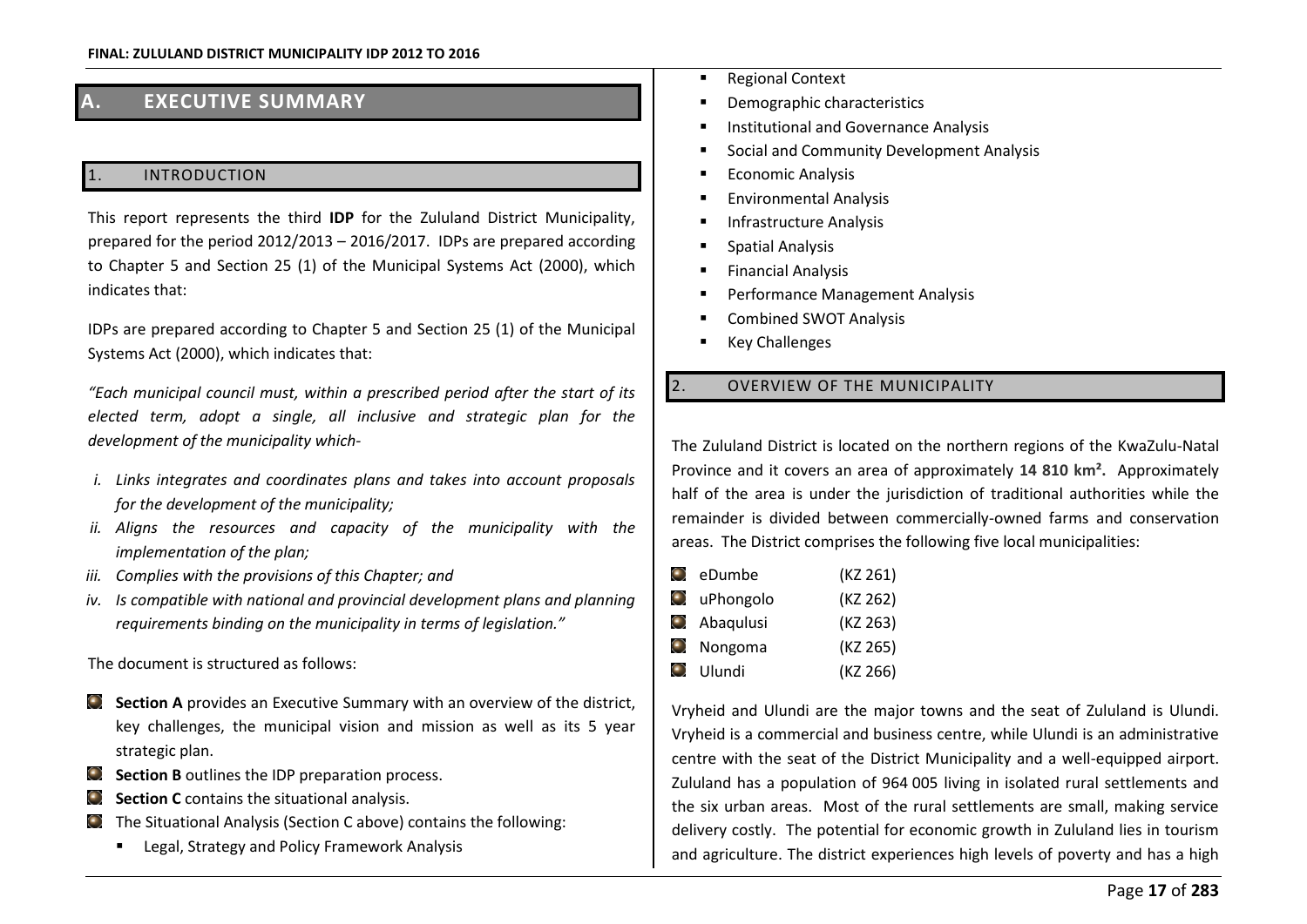incidence of HIV/AIDS infection. Another major setback is poor accessibility to basic services and facilities. Zululand remains one of the poorest districts in South Africa in part due to its history as a marginalised homeland area. Zululand is surrounded by: Amajuba, Gert Sibande in Mpumalanga, the kingdom o[f Swaziland,](http://en.wikipedia.org/wiki/Swaziland) Umkhanyakude, Umzinyathi and uThungulu.



The District is well endowed with **natural water resources**, notably:

- $\Box$  Pongola River in the North,
- $\bullet$ Mhlathuze in the South,
- Black Mfolozi, White Mfolozi, and the Mkhuze rivers in the central areas.

There are a number of areasof conservation value and sensitivity, i.e.:

- **D** Ithala Game Reserve
- Ngome State Forest
- Pongolapoort Nature Reserve
- **C** Klipfontein Nature Reserve
- **O** Vryheid Nature Reserve
- $\left( \bullet \right)$ Pongola Bush Nature Reserve
- Emakhosini Ophathe Heritage Park

A number of **environmental linkages** throughout the District have also been identified, mainly related to the river systems, the Paris dam, Ithala Game Reserve, Pongolapoort Biosphere Reserve as well as the eMakhosini/Ophathe Hluhluwe-Umfolozi Park cross border.

There are 10 regional **water schemes** that have been developed to roll-out water supply to the whole district as shown hereunder. The schemes are listed hereunder and shown on the map herewith:

Coronation  $\bullet$ Hlahlindlela

Khambi **C** Mandlakazi

 $\bigodot$ 

- $\bullet$  Simdlangentsha East
- $\Box$  Simdlangentsha Central
- Simdlangentsha West
- **O** Usuthu
- $\bullet$  Nkonieni
- **C** Candover

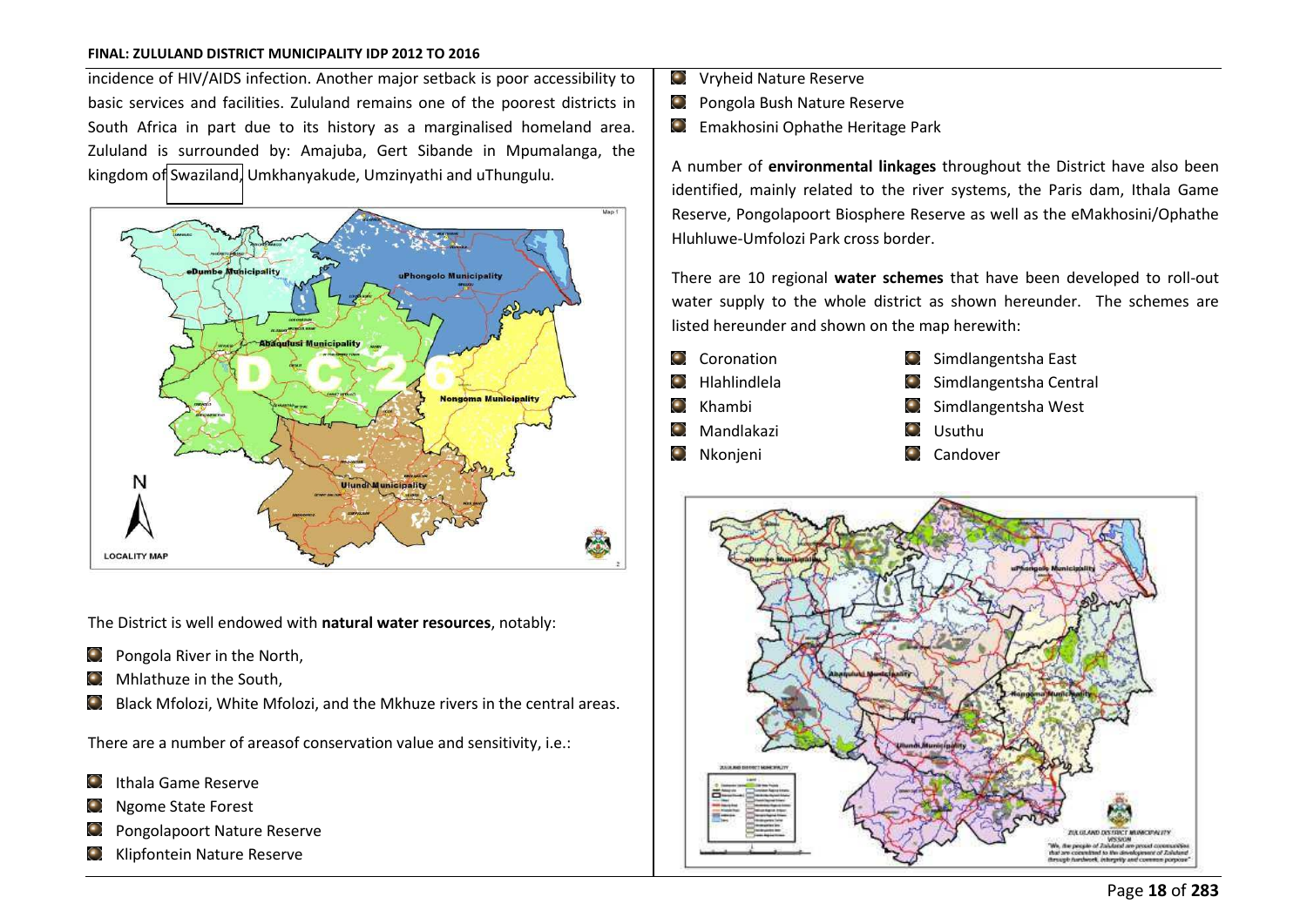Each regional scheme footprint has a sustainable water source from where infrastructure is progressively being rolled out to all households within the supply area. The supply footprints have been identified such that water can be provided to all households within the area in a sustainable manner and at the lowest possible cost (R/kl).

Sanitation in the rural areas is being provided in the form of dry-pit VIP toilets and the strategy is to implement these simultaneously with the roll-out of water services. This ensures a more effective impact with health and hygiene awareness training.

The following should be noted:

- $\Box$  Rudimentary water supply provides 5l per capita per day within a distance of 800m.
- RDP water supply roll-out (Regional Water Supply). Provides for 25l per capita per day within a distance of 200m.
- $\Box$  Rural Sanitation to the RDP standard of 1 dry-pit VIP per household.

The following table provides a summary of the backlogs in the District in respect of water and sanitation:

#### **Table 1: Water and Sanitation Backlogs 2012**

|                   | <b>TOTAL</b>      |                 |            | % OF TOTAL      |
|-------------------|-------------------|-----------------|------------|-----------------|
| <b>WATER</b>      | <b>HOUSEHOLDS</b> | <b>BACKLOGS</b> | % BACKLOGS | <b>BACKLOGS</b> |
| AbaQulusi LM      | 36,069            | 8,847           | 24.53%     | 17.49%          |
| eDumbe LM         | 15,011            | 3,712           | 24.73%     | 7.34%           |
| Nongoma LM        | 34,056            | 21,398          | 62.83%     | 42.30%          |
| Ulundi LM         | 35,309            | 12,295          | 34.82%     | 24.30%          |
| uPhongolo LM      | 22,098            | 4,339           | 19.64%     | 8.58%           |
| <b>Totall</b>     | 142,543           | 50,591          | 35.49%     | 100.00%         |
|                   |                   |                 |            |                 |
|                   |                   |                 |            |                 |
|                   | <b>TOTAL</b>      |                 |            | % OF TOTAL      |
| <b>SANITATION</b> | <b>HOUSEHOLDS</b> | <b>BACKLOGS</b> | % BACKLOGS | <b>BACKLOGS</b> |
| AbaQulusi LM      | 36,069            | 6,714           | 18.61%     | 12.76%          |
| eDumbe LM         | 15,011            | 765             | 5.10%      | 1.45%           |
| Nongoma LM        | 34,056            | 21,808          | 64.04%     | 41.43%          |
| Ulundi LM         | 35,309            | 17,395          | 49.27%     | 33.05%          |
| uPhongolo LM      | 22,098            | 5,953           | 26.94%     | 11.31%          |
| Totall            | 142,543           | 52,635          | 36.93%     | 100.00%         |

The definition of a poor household relates to income poverty, or the lack of sufficient income to satisfy basic and essential needs such as food, clothing, energy and shelter. The **ZDM Indigent Policy** is in line with this definition which also takes into consideration the total monthly household income.

National Government Policy derives its standard for free basic water supply from that of the World Health Organisation (25l/p/p/day) which is regarded as sufficient to promote healthy living. The ZDM has an average household rate of 8 persons, meaning that the standard is equal to 6 kilolitres per household per month.

Burial arrangements are closely bound with cultural and religious traditions. In most cases burial sites are needed in relatively close proximity to settlements. According to the Zululand **Cemeteries** Master Plan, approximately 700 ha of land will be required in the Zululand District Municipality by the year 2020 to accommodate approximately 800 000 cumulative deaths at that time.

*There are a number of roads that are of strategic importance to the Municipality listed hereunder:* 

- o *P700 Ulundi to Hluhluwe-Umfolozi Park is considered key to unlock the tourism and industrial development potential of the region.*
- o *R66 Ulundi to Nongoma link road will strengthen the status of these towns as the main service centres in the Southern part of the District.*
- Granting of **N2 Status to the Belgrade uPhongolo Road** will benefit not *only the uPhongolo Municipality, but the whole Zululand District Municipality.*
- o *Nongoma Vryheid link road*
- o *Nongoma uPhongolo link road.*

The Zululand District is isolated from the national economy mainly due to its location in relation to transport routes and distance from major centres. Further to this, access to basic factors of production such as raw materials,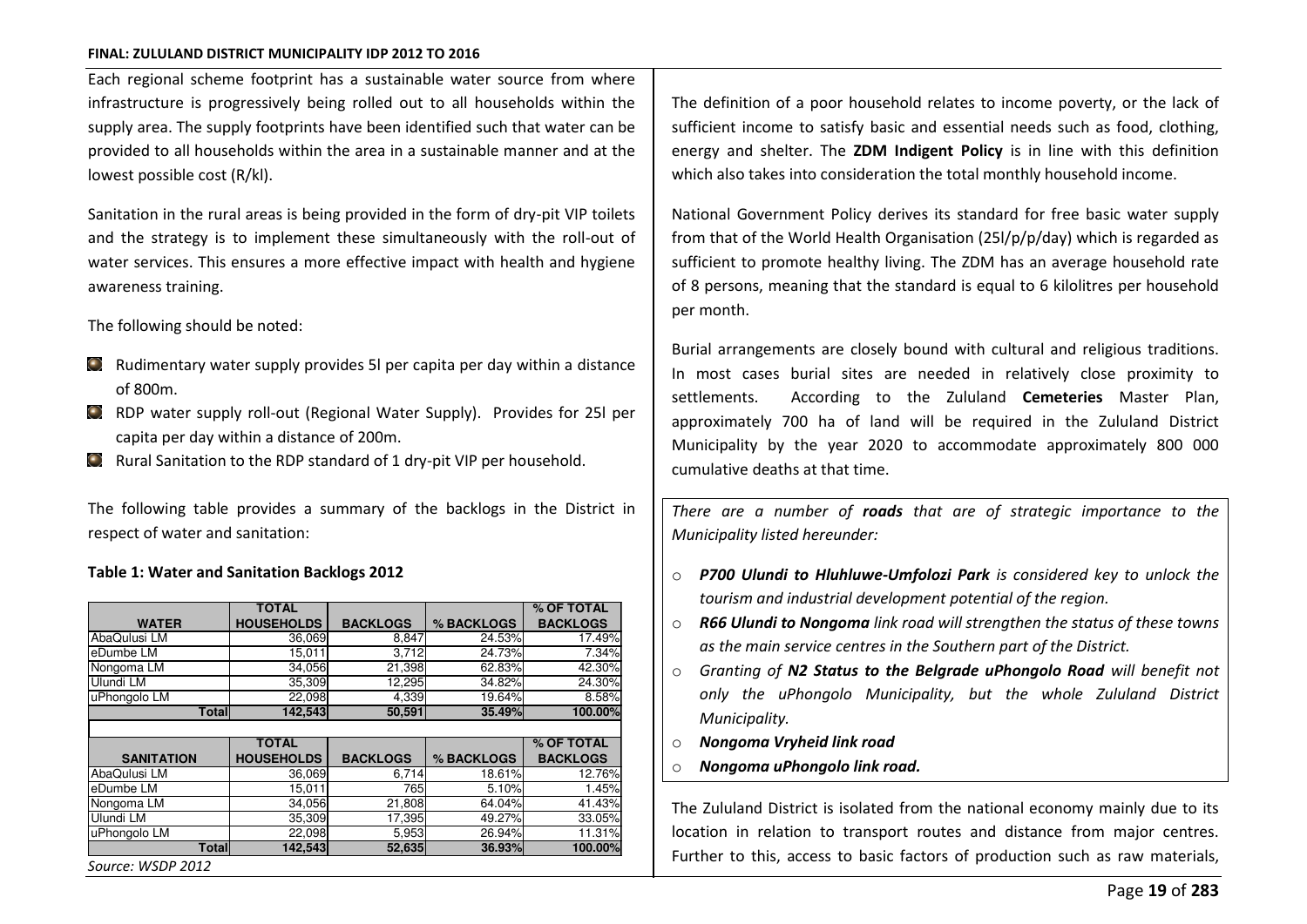skilled labour and infrastructure is generally limited. The raw materials that are found in the District mainly relate to coal mining and agricultural activities such as maize beef, timber and sugar production. The five municipal centres, or key towns, are the focus of the economic activity in each of the local municipalities. Unfortunately the surrounding traditional areas are poverty stricken and depend upon the little economic output that is generated in these towns.

Despite this negative backdrop against which the Zululand economy has to perform, there are unique characteristics that present a range of economic development opportunities in the District. These are in relation to **tourism, agriculture** and **the business sector**.

### **KEY CHALLENGES**

For the purpose of this section it is noted that a key challenge is informed by:

- Action to build upon strengths of municipality  $\bullet$
- To address a weaknesses
- To tap into opportunities
- To counter the threats or plan around them

*Given the above, the following key challenges have been identified. It should be noted that this list will be expanded upon in the final IDP.* 

- Maintain functionality of Council structures  $\left( \bullet \right)$
- $\odot$ Ensure MTAS is complied with
- $\left( \begin{matrix} \bullet \\ \bullet \end{matrix} \right)$ Maintenance of EDMS system thereby ensuring accurate record keeping.
- Ongoing support to the LED sub-forums to continue functioning.  $\bullet$
- $\left( \begin{matrix} 0 \\ 1 \end{matrix} \right)$ Maintenance and continual improvement of GIS system.
- Ensure continued compliance with legal financial requirements. ⊙
- Improve vertical and horizontal alignment thereby ensuring coordinated  $\odot$ service delivery by all spheres of government.
- Prioritization of needs of marginalized groups.  $\left( \bullet \right)$
- Formulation and compliance with Risk Management Framework and Strategy.
- $\bullet$ Maintain functionality of IDP organizational arrangements internally and externally.
- $\odot$ To further diversify the district's economy.
- $\bullet$ Ongoing support of tourism initiatives.
- $\left( \bullet \right)$ Harness agri-processing opportunities in the district, notably venison production, leather processing and traditional medicines.
- $\bullet$ Foster timber product ion opportunities.
- Improve rural road network to ensure improve linkages between  $\odot$ settlements, rural nodes and municipal centres.
- $\bigodot$ Harness opportunities relating to small scale mining.
- $\bigodot$ Ensure indigent policy remains updated and relevant.
- Ensuring ongoing monitoring of water balance in rural areas.  $\odot$
- $\bullet$ Commit and implement approved MIG business plans for roll-out of water and sanitation services in the district.
- $\bullet$ Ensure disaster management forums remain functional.
- Redress disparities between levels of services and development in the  $\blacksquare$ urban and rural areas.
- $\bigodot$ Improve access to formal waste disposal system.
- Θ Provision of adequate land to cater for anticipated required burial space.
- Ongoing efforts to clarity the responsibilities between Local and District  $\bullet$ Municipality as well as the Department of Transport in respect of road maintenance and construction.
- Improve the limited capacity of the electricity network in the southern  $\bullet$ portions of the District.
- $\bullet$ Improve functionality of Council oversight committee in particular.
- $\odot$ LLF (Local Labour Forum) to meet more regularly.
- $\odot$ Risk reduction strategies and actions to be defined and implemented.
- Seek clarification in respect of the land reform programme roll- $\bullet$ out/implementation.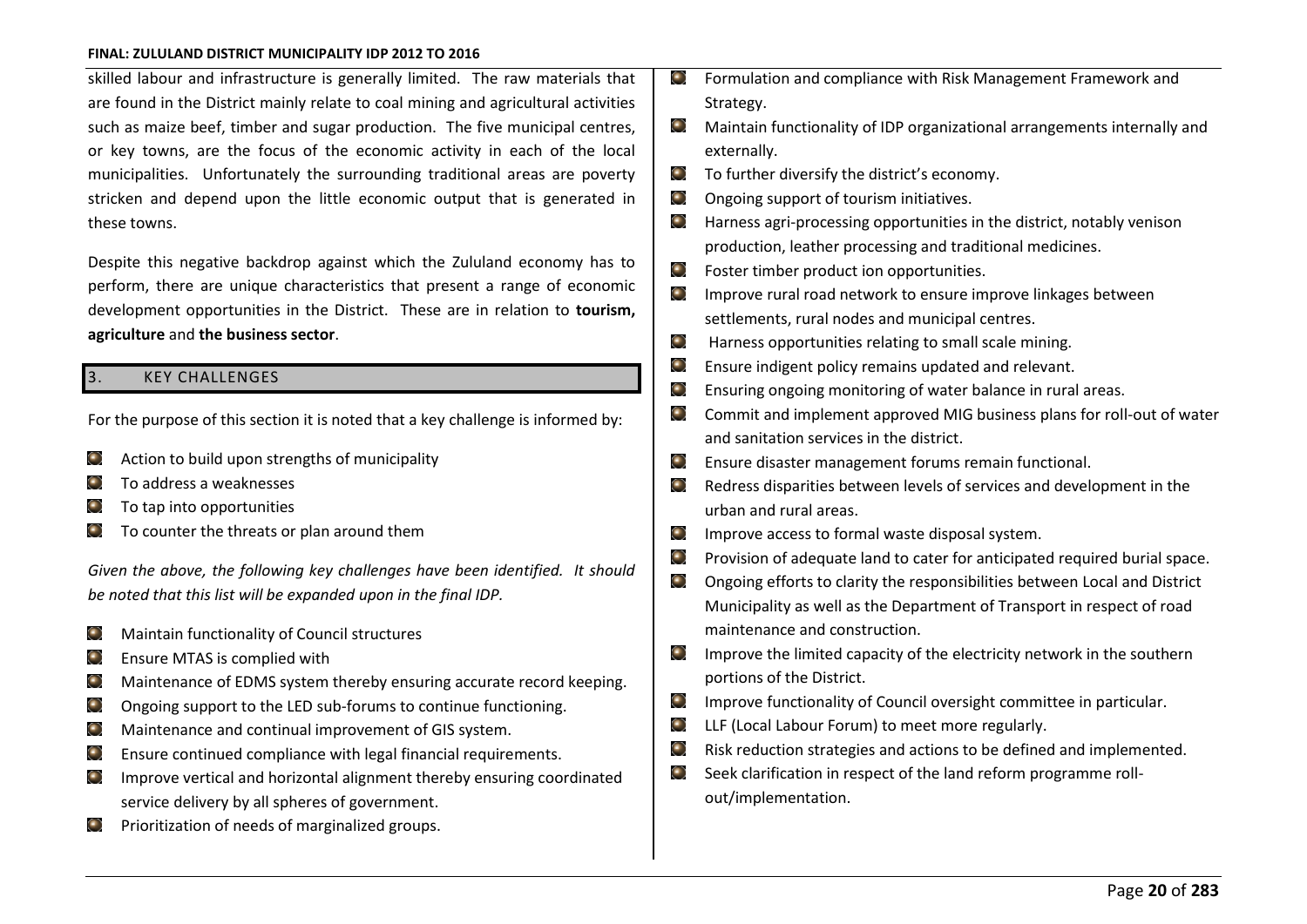### VISION, MISSION AND VALUES

The ZDM Council adopted the following long-term development vision.

'We are the Zululand region and proud of our heritage. We are mindful of *the needs of the poor and we seek to reflect the aspirations of our communities. We are committed to responsible and accountable actions, tolerance and concern for racial harmony, the protection of our environment, and the strengthening of the role of women and youth. We will strive to improve the quality of life in Zululand by providing sustainable infrastructure, promoting economic development and building capacity*  within our communities.'

## 'WE SERVE THE PEOPLE'

### **Mission**

To create an affluent district by:

- $\Box$  Provision of optimal delivery of essential services;
- $\odot$ Supporting sustainable local economic development; and
- $\Box$  Community participation in service delivery

### **Core Values**

- Transparency  $\bullet$
- Commitment
- Innovation
- Integrity  $\bullet$
- C<sub>o</sub>-operation

The above vision strategic focus areas of the Zululand District Municipality are:

To facilitate the delivery of sustainable infrastructure and services

- To promote economic development
- $\bullet$  To promote social development

These focus areas are broken down to objectives and strategies, which is used to set KPI's for the measurement of the Municipality's performance, and progress with its service delivery mandate. It is important to note that the national KPAs as set that relate to community participation, good governance, municipal transformation and financial viability are considered as of a crosscutting nature and therefore form an integral part of each of the three listed strategic focus areas as noted hereunder:

| <b>Strategic Focus Area</b> | <b>Service Delivery</b>                                  |
|-----------------------------|----------------------------------------------------------|
| Focus Area                  | <b>Water and Sanitation</b>                              |
|                             | Objective:                                               |
|                             | To progressively provide a cost effective, reliable      |
|                             | water services at a good quality to all potential        |
|                             | consumers in the District                                |
|                             |                                                          |
| Focus Area                  | <b>Disaster Management</b>                               |
|                             | Objective:                                               |
|                             | To deal with disaster efficiently and effectively in the |
|                             | <b>District</b>                                          |
|                             |                                                          |
| Focus Area                  | <b>District Tourism</b>                                  |
|                             | Objective:                                               |
|                             | To promote tourism in the District                       |
|                             |                                                          |
| <b>Strategic Focus Area</b> | <b>Social Development</b>                                |
| Focus Area                  | HIV/Aids                                                 |
|                             | Objective:                                               |
|                             | To reduce the occurrence and impact of HIV/Aids          |
|                             |                                                          |
|                             |                                                          |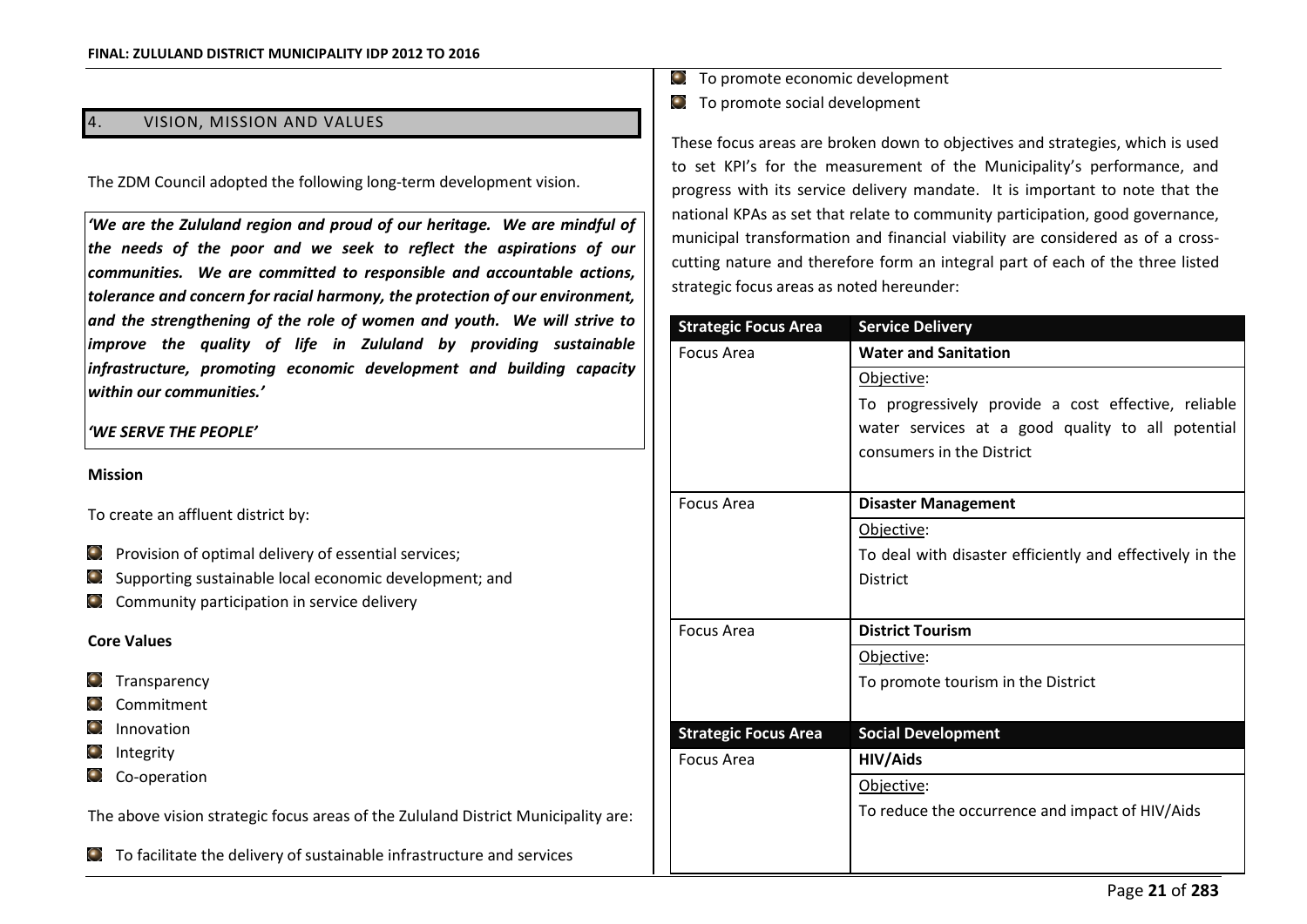| <b>Strategic Focus Area</b> | <b>Service Delivery</b>                                                  |
|-----------------------------|--------------------------------------------------------------------------|
| Focus Area                  | <b>Youth and Gender</b>                                                  |
|                             | Objective:                                                               |
|                             | To promote youth and gender participation in Council                     |
|                             | and in the Municipal Affairs                                             |
|                             |                                                                          |
| Focus Area                  | <b>Community Development</b>                                             |
|                             | Objective:                                                               |
|                             | To reduce poverty                                                        |
|                             |                                                                          |
| <b>Strategic Focus Area</b> | <b>Institutional Development</b>                                         |
| <b>Focus Area</b>           | <b>Employment Equity</b>                                                 |
|                             | Objective:                                                               |
|                             | To transform the organization                                            |
|                             |                                                                          |
| <b>Strategic Focus Area</b> | <b>Financial Management</b>                                              |
| <b>Focus Area</b>           | <b>Sound Financial Management</b>                                        |
|                             | Objective:                                                               |
|                             |                                                                          |
|                             | To be a Financial Viable Municipality                                    |
|                             |                                                                          |
| <b>Strategic Focus Area</b> | <b>Good Governance and Public Participation</b>                          |
| Focus Area                  | <b>Compliance, Clean and Sound Administration</b>                        |
|                             | Objective:                                                               |
|                             | To promote good governance, accountability and                           |
|                             | transparency                                                             |
|                             |                                                                          |
| <b>Focus Area</b>           | <b>Integrated and Coordinated Development</b>                            |
|                             | Objective:                                                               |
|                             | To promote integrated and coordinated development<br>within the District |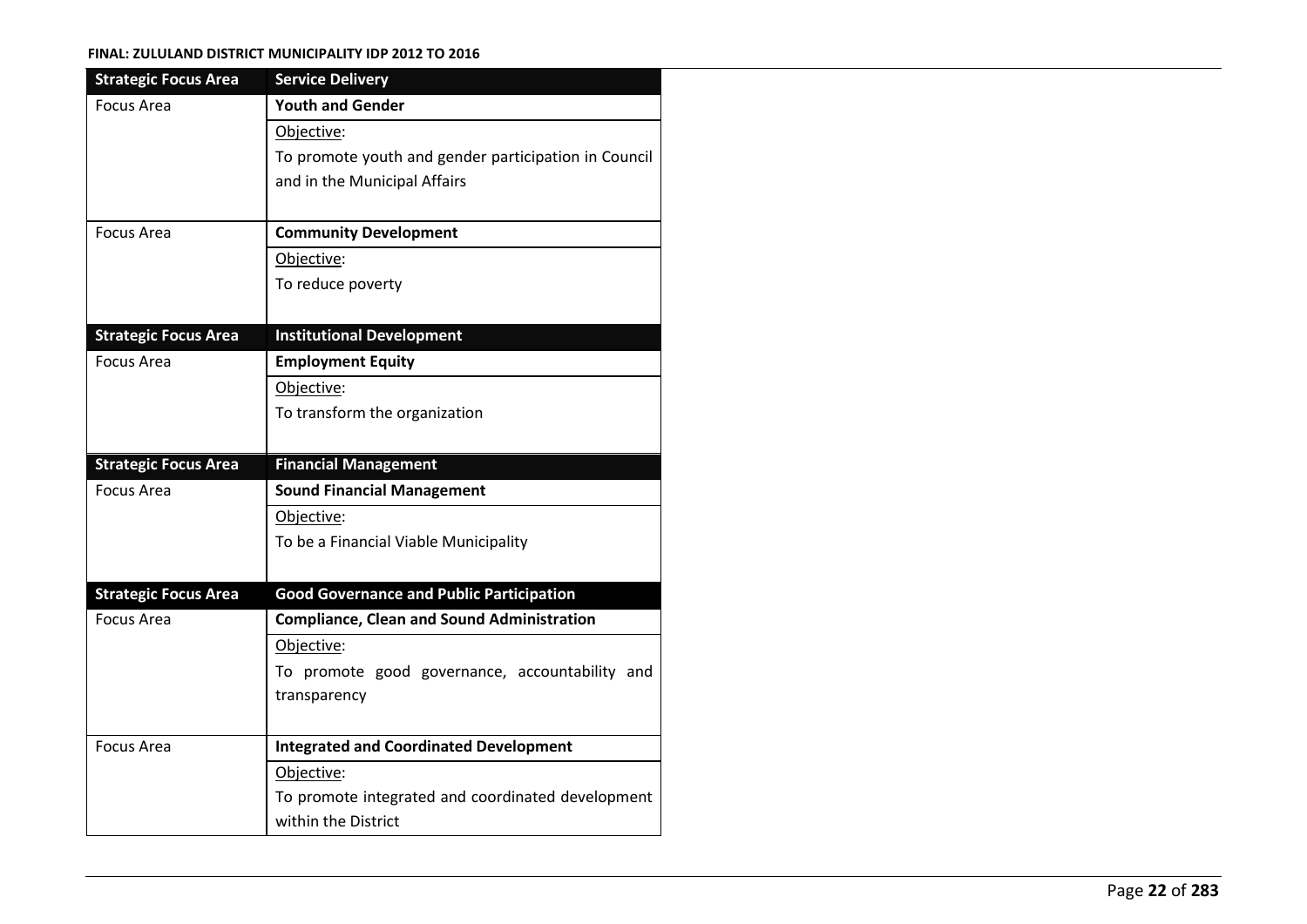# 5. STRATEGIC PLAN

# **National General KPA: Infrastructure and Services**

|               | <b>MANCO Priorities</b>       |            | What                                                                                        |                         | What                                                                                           |                       | How                                                                                           |                  | <b>What must happen</b>                                                                                                           | How                                                                                         | How                                                                                         | How                                                                                         | How                                                                                         |
|---------------|-------------------------------|------------|---------------------------------------------------------------------------------------------|-------------------------|------------------------------------------------------------------------------------------------|-----------------------|-----------------------------------------------------------------------------------------------|------------------|-----------------------------------------------------------------------------------------------------------------------------------|---------------------------------------------------------------------------------------------|---------------------------------------------------------------------------------------------|---------------------------------------------------------------------------------------------|---------------------------------------------------------------------------------------------|
| Focus Area No | <b>Focus Area</b>             | Key Obj No | Key Objective<br>(ultimate goal)                                                            | Obj No                  | Objective (5 year)                                                                             | £<br>Strategy         | <b>Strategy (Year 1)</b>                                                                      | <b>Action No</b> | <b>Action (Year 1)</b>                                                                                                            | <b>Strategy (Year 2)</b>                                                                    | <b>Strategy (Year 3)</b>                                                                    | <b>Strategy (Year 4)</b>                                                                    | <b>Strategy (Year 5)</b>                                                                    |
| 1.1           | <b>Water &amp; Sanitation</b> |            | 1.1.1 To progressively<br>provide a cost<br>effective, reliable water<br>services at a good | - 1                     | 1.1.1. To provide cost<br>effective water<br>including free basic<br>water)                    | $\cdot$ .1            | 1.1.1.1 Implement current<br><b>WSDP</b> focussing on<br><b>LIC &amp; Review same</b><br>plan | a                | <b>Identify water</b><br>priorities and provide<br>in terms of the budget<br>available                                            | Implement current<br><b>WSDP &amp; Review</b><br>same plan                                  | Implement current<br><b>WSDP &amp; Review</b><br>same plan                                  | Implement current<br><b>WSDP &amp; Review</b><br>same plan                                  | Implement current<br><b>WSDP &amp; Review</b><br>same plan                                  |
|               |                               |            | quality to all potential<br>consumers in the<br>district                                    |                         |                                                                                                |                       |                                                                                               |                  | b <b>Ensure that the</b><br><b>WSDP</b> is reviewd<br>within budget and<br>within time                                            |                                                                                             |                                                                                             |                                                                                             |                                                                                             |
|               |                               |            |                                                                                             |                         |                                                                                                | $\cdot$ .2            | 1.1.1.1 Establish base-line<br>costs of water<br>production                                   | $\mathbf{a}$     | Calculate production<br>costs per KL                                                                                              | Phase in tarrif<br>adjustment                                                               | Phase in tarrif<br>adjustment                                                               | Phase in tarrif<br>adjustment                                                               | Phase in tarrif<br>adjustment                                                               |
|               |                               |            |                                                                                             |                         | 1.1.1. To provide cost<br>effective sanitation<br>including free basic<br>sanitation services) | $\cdot$ .1            | 1.1.1.2 Implement current<br><b>WSDP</b> focussing on<br>LIC & Review same<br>plan            | a                | <b>Identify water</b><br>priorities and provide<br>in terms of the budget<br>available                                            |                                                                                             |                                                                                             |                                                                                             |                                                                                             |
|               |                               |            |                                                                                             |                         |                                                                                                | $.2\overline{ }$      | 1.1.1.2 Establish base-line<br>costs of sanitation<br>treatment                               | b                | Calculate treatment<br>costs per unit                                                                                             | Phase in tarrif<br>adjustment                                                               | Phase in tarrif<br>adjustment                                                               | Phase in tarrif<br>adjustment                                                               | Phase in tarrif<br>adjustment                                                               |
|               |                               |            |                                                                                             | $\mathbf{B}$            | 1.1.1. To reduce Water<br>Loss                                                                 | $\cdot$ .1            | 1.1.1.3 Implement Water Loss<br><b>Strategy</b>                                               | $\mathbf{a}$     | Establish base-line of<br>water loss in one pilot<br>area                                                                         | Implement Water Loss Implement Water Loss Implement Water Loss<br>Strategy                  | <b>Strategy</b>                                                                             | <b>Strategy</b>                                                                             | Implement Water Loss<br><b>Strategy</b>                                                     |
|               |                               |            |                                                                                             | 1.1.1<br>$\overline{4}$ | To improve on the<br>quality of water<br>delivered                                             | $\cdot$ 1             | 1.1.1.4 Implement Water<br><b>Quality Strategy</b>                                            | a                | Increase the number<br>of water tests<br>conducted to comply<br>vith SANS 241                                                     | <b>Implement Water</b><br><b>Quality Strategy</b>                                           | <b>Implement Water</b><br><b>Quality Strategy</b>                                           | <b>Implement Water</b><br><b>Quality Strategy</b>                                           | <b>Implement Water</b><br><b>Quality Strategy</b>                                           |
|               |                               |            |                                                                                             |                         |                                                                                                |                       |                                                                                               |                  | b Capacity Building<br>Training &<br><b>Institutional</b><br>arrangements -<br>including the<br>addressing of staff<br>shortages) | <b>Implement Water</b><br><b>Quality Strategy</b>                                           | <b>Implement Water</b><br><b>Quality Strategy</b>                                           | <b>Implement Water</b><br><b>Quality Strategy</b>                                           | <b>Implement Water</b><br><b>Quality Strategy</b>                                           |
|               |                               |            |                                                                                             |                         |                                                                                                |                       |                                                                                               | $\mathbf{c}$     | Upgrading of WTW & Implement Water                                                                                                |                                                                                             | <b>Implement Water</b>                                                                      | <b>Implement Water</b>                                                                      | <b>Implement Water</b>                                                                      |
|               |                               |            |                                                                                             |                         | 1.1.1. To provide effective                                                                    |                       | $1.1.1.5$ To improve the                                                                      | a                | <b>WWTW</b><br><b>Identify and Analyse</b>                                                                                        | <b>Quality Strategy</b>                                                                     | <b>Quality Strategy</b>                                                                     | <b>Quality Strategy</b>                                                                     | <b>Quality Strategy</b>                                                                     |
|               |                               |            |                                                                                             | -5                      | <b>Customer Care</b>                                                                           | .1                    | current Customer<br><b>Care System</b>                                                        |                  | shortgoings of System<br>b <b>Prepare and</b>                                                                                     |                                                                                             |                                                                                             |                                                                                             |                                                                                             |
|               |                               |            |                                                                                             |                         |                                                                                                |                       |                                                                                               |                  | mplement a plan to<br>address the<br>shortgoings                                                                                  |                                                                                             |                                                                                             |                                                                                             |                                                                                             |
|               |                               |            |                                                                                             | 1.1.1.<br>6             | To ensure<br>compliance with<br>elevant water<br><b>legislation</b>                            | $\cdot$ .1            | 1.1.1.6 Review and<br>implement legislated<br>water policies &<br><b>Bylaws</b>               | $\mathbf{a}$     | To develop a<br><b>Compliance Checklist</b>                                                                                       | <b>Review and</b><br>implement legislated<br>water policies &<br><b>Bylaws</b>              | <b>Review and</b><br>implement legislated<br>water policies                                 | <b>Review and</b><br>implement legislated<br>water policies                                 | <b>Review and</b><br>implement legislated<br>water policies                                 |
|               |                               |            |                                                                                             |                         |                                                                                                |                       |                                                                                               |                  | b To identify areas for<br>review                                                                                                 |                                                                                             |                                                                                             |                                                                                             |                                                                                             |
|               |                               |            |                                                                                             |                         |                                                                                                |                       |                                                                                               | $\mathbf{c}$     | <b>Review identified</b><br>areas & implement                                                                                     |                                                                                             |                                                                                             |                                                                                             |                                                                                             |
|               |                               |            |                                                                                             | $\overline{7}$          | 1.1.1. To effectively utilise<br>grant allocation for<br><mark>water and sanitation</mark>     | $\cdot$ .1            | 1.1.1.7 Implementation of the<br><b>WSDP</b>                                                  | $\mathbf{a}$     | <b>Prioritisation of</b><br>projects                                                                                              | Implementation of the<br><b>WSDP</b>                                                        | Implementation of the<br><b>WSDP</b>                                                        | Implementation of the<br><b>WSDP</b>                                                        | Implementation of the<br><b>WSDP</b>                                                        |
|               |                               |            |                                                                                             | 1.1.1.<br>8             | To deliver and<br>regulate water<br>services in a<br>structured manner                         | 1.1.1.8<br>$\cdot$ .1 | To effectively regulate<br>and monitor WSP's<br>and Water Services<br><b>Intermediaries</b>   | $\mathbf{a}$     | <b>Review &amp; implement</b><br><b>Water Policies &amp;</b><br><b>Bylaw</b>                                                      | To effectively regulate<br>and monitor WSP's<br>and Water Services<br><b>Intermediaries</b> | To effectively regulate<br>and monitor WSP's<br>and Water Services<br><b>Intermediaries</b> | To effectively regulate<br>and monitor WSP's<br>and Water Services<br><b>Intermediaries</b> | To effectively regulate<br>and monitor WSP's<br>and Water Services<br><b>Intermediaries</b> |
|               |                               |            |                                                                                             |                         |                                                                                                |                       |                                                                                               | b                | Conduct monthly<br><b>WSP</b> meetings to<br>discuss water<br>provision related<br>matters                                        |                                                                                             |                                                                                             |                                                                                             |                                                                                             |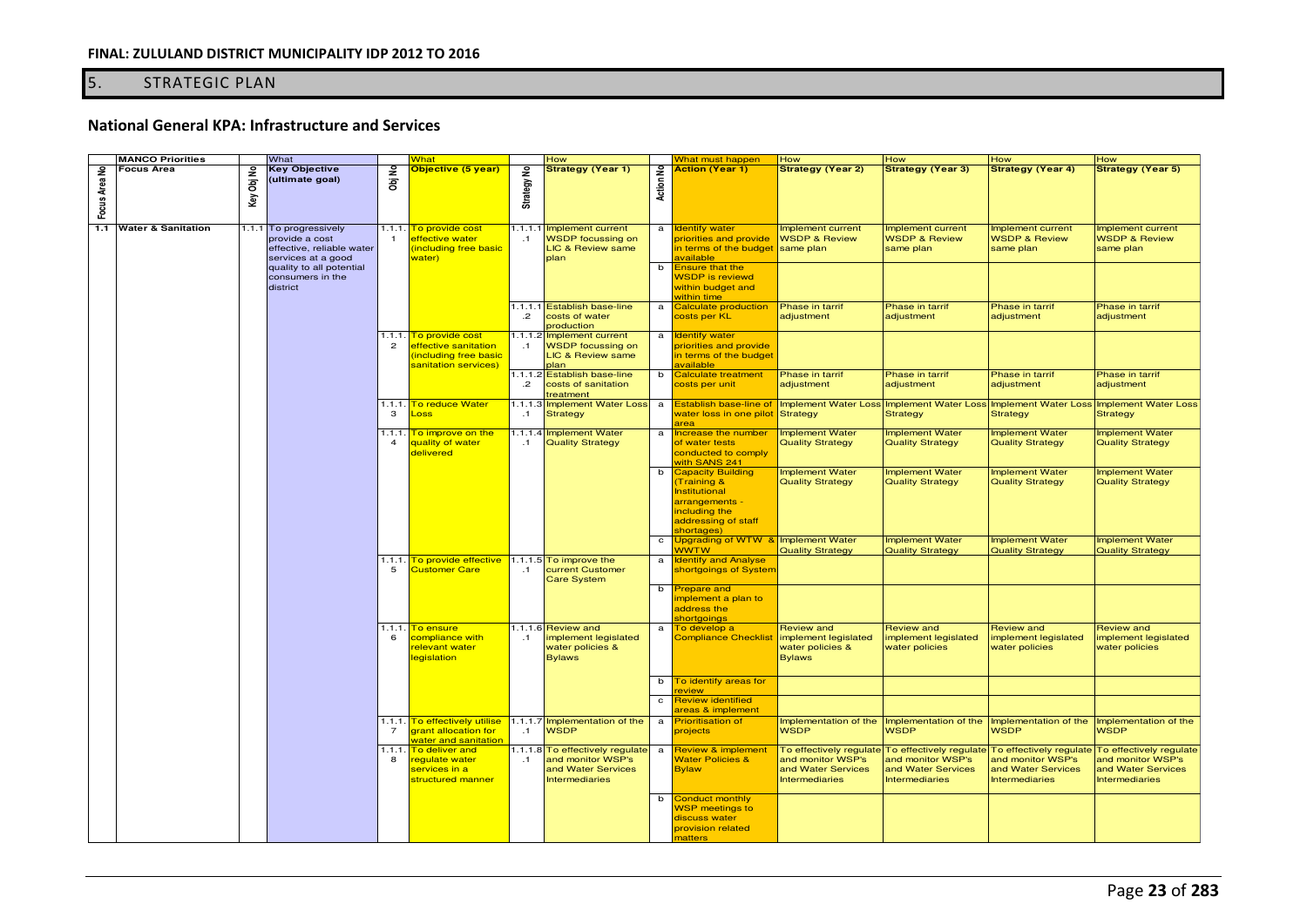|               | <b>MANCO Priorities</b>                                                   |                            | What                                                                                                                              |                | <b>What</b>                                                                                                                            |                       | How                                                                                                            |              | What must happen                                                                                                                   | How                                                                                              | How                                                                                              | How                                                                                                                                                                     | How                                                                                                                   |
|---------------|---------------------------------------------------------------------------|----------------------------|-----------------------------------------------------------------------------------------------------------------------------------|----------------|----------------------------------------------------------------------------------------------------------------------------------------|-----------------------|----------------------------------------------------------------------------------------------------------------|--------------|------------------------------------------------------------------------------------------------------------------------------------|--------------------------------------------------------------------------------------------------|--------------------------------------------------------------------------------------------------|-------------------------------------------------------------------------------------------------------------------------------------------------------------------------|-----------------------------------------------------------------------------------------------------------------------|
| Focus Area No | <b>Focus Area</b>                                                         | £<br>$\overline{g}$<br>Key | <b>Key Objective</b><br>(ultimate goal)                                                                                           | 욷<br>ā         | Objective (5 year)                                                                                                                     | ٤<br>Strategy         | <b>Strategy (Year 1)</b>                                                                                       | 욷<br>Action  | <b>Action (Year 1)</b>                                                                                                             | <b>Strategy (Year 2)</b>                                                                         | <b>Strategy (Year 3)</b>                                                                         | <b>Strategy (Year 4)</b>                                                                                                                                                | <b>Strategy (Year 5)</b>                                                                                              |
| $1.2$         | <b>Municipal Airports</b><br>(District)                                   |                            | 1.2.1 To viably operate &<br>maintain a Regional<br>Airport that contributes<br>to the growth &<br>development of the<br>district |                | 1.2.1. To implement<br>identified activities in<br>airport<br>implementation plan<br>as aligned to budget                              | 1.2.1.1<br>$\cdot$ .1 | Implement current<br>activities as identified<br>in the Airport<br>Implementation Plan<br>and review same plan | a            | <b>Review of Airport</b><br><b>Implementation Plan</b>                                                                             | Implement activities<br>as identified and<br>budgeted for in the<br>Plan and review same<br>plan | Implement activities<br>as identified and<br>budgeted for in the<br>Plan and review same<br>plan | Implement activities<br>as identified and<br>budgeted for in the<br>Airport Implementation Airport Implementation Airport Implementation Airport Implementation<br>plan | Implement activities<br>as identified and<br>budgeted for in the<br>Plan and review same Plan and review same<br>plan |
|               |                                                                           |                            |                                                                                                                                   |                |                                                                                                                                        |                       |                                                                                                                | b            | Identify priorities and<br>mplement in terms of<br>he budget available                                                             |                                                                                                  |                                                                                                  |                                                                                                                                                                         |                                                                                                                       |
|               | 1.3 Municipal Roads                                                       |                            | 1.3.1 To facilitate the<br>provision of a well-<br>developed district road<br>network                                             |                | 1.3.1. To establish the<br>status quo of roads<br>within the Municipal<br>Area and to take<br>responsibilty of the<br>asigned district | .1                    | 1.3.1.1 Continuous<br>Engagement with<br><b>Dept of Transport</b>                                              | a            | To set up regular<br>neetings with the<br>Dept of Roads to<br>define the DM's role<br>in the provision of<br><b>District Roads</b> | Continuous<br><b>Engagement with</b><br><b>Dept of Transport</b>                                 | Continuous<br><b>Engagement with</b><br><b>Dept of Transport</b>                                 | Continuous<br><b>Engagement with</b><br>Dept of Transport                                                                                                               | Continuous<br><b>Engagement with</b><br>Dept of Transport                                                             |
|               |                                                                           |                            |                                                                                                                                   |                | roads                                                                                                                                  |                       |                                                                                                                | b            | To develop the Roads<br><b>Asset Management</b><br>System                                                                          |                                                                                                  |                                                                                                  |                                                                                                                                                                         |                                                                                                                       |
| 1.4           | <b>Regulation Of</b><br><b>Passenger Transport</b><br><b>Services</b>     |                            | 1.4.1 To facilitate the<br>Regulation of<br>Passenger Transport<br><b>Services</b>                                                |                | 1.4.1. To clarify the DM's<br>role in the<br><b>Regulation of</b><br>Passenger<br><b>Transport Services</b>                            |                       | .4.1.1.1 Continuous<br><b>Engagement with</b><br><b>Dept of Transport</b>                                      | a            | To set up regular<br>meetings with the<br>Dept of Roads to<br>clarify the DM's role                                                | Continuous<br><b>Engagement with</b><br>Dept of Transport                                        | Continuous<br><b>Engagement with</b><br>Dept of Transport                                        | Continuous<br><b>Engagement with</b><br>Dept of Transport                                                                                                               | Continuous<br><b>Engagement with</b><br>Dept of Transport                                                             |
|               | 1.5 Fire Fighting                                                         |                            | 1.5.1 To Plan, co-ordinate<br>and regulate Fire<br>Fighting Services in the<br>district                                           | $\mathbf{1}$   | 1.5.1. To ensure that fire<br>fighting is well<br>planned and<br>executed in the<br><b>District</b>                                    | $\cdot$ 1             | 1.5.1.1 Prepare ZDM Fire<br><b>Fighting Master Plan</b>                                                        | a            | To source funding to<br>develop ZDM Fire<br><b>Fighting Master Plan</b>                                                            | Implement budgeted<br>activities as identified<br>in the ZDM Fire<br><b>Fighting Master plan</b> | Implement budgeted<br>activities as identified<br>in the ZDM Fire<br><b>Fighting Master plan</b> | Implement budgeted<br>activities as identified<br>in the ZDM Fire<br><b>Fighting Master plan</b>                                                                        | Implement budgeted<br>activities as identified<br>in the ZDM Fire<br><b>Fighting Master plan</b>                      |
|               |                                                                           |                            |                                                                                                                                   | $\overline{c}$ | 1.5.1. Regulation and co-<br>ordination of Fire<br><b>Fighting Services</b>                                                            | $\cdot$ .1            | 1.5.1.2 Pepare ZDM Fire<br><b>Fighting Bylaws</b>                                                              | b            | To source funding to<br>develop ZDM Fire<br><b>Fighting Bylaws</b>                                                                 | Implement and co-<br>ordinate Fire Fighting<br><b>Service Regulations</b>                        | Implement and co-<br>ordinate Fire Fighting<br><b>Service Regulations</b>                        | Implement and co-<br>ordinate Fire Fighting<br><b>Service Regulations</b>                                                                                               | Implement and co-<br>ordinate Fire Fighting<br><b>Service Regulations</b>                                             |
|               | 1.6 Disaster Management                                                   |                            | 1.6.1 To deal with Disasters<br>efficiently & effectively<br>in the district                                                      |                | 1.6.1. To review and<br>facilitate the district<br><b>Disaster</b><br>Management plan                                                  | $\cdot$ .1            | 1.6.1.1 To implement the<br>district Disaster<br><b>Management Plan</b>                                        |              | Implement budgeted<br>activities as identified<br>in the Disaster<br><b>Management Plan</b>                                        | To implement the<br>district Disaster<br><b>Management Plan</b>                                  | To implement the<br>district Disaster<br><b>Management Plan</b>                                  | To implement the<br>district Disaster<br><b>Management Plan</b>                                                                                                         | To implement the<br>district Disaster<br><b>Management Plan</b>                                                       |
|               |                                                                           |                            |                                                                                                                                   | $\overline{2}$ | 1.6.1. To create<br>awareness of<br>hazards and<br>disasters                                                                           | $\cdot$ 1             | 1.6.1.2 To prepare Disasters<br>and Hazards<br><b>Awareness Strategy</b>                                       | b            | To source funding to<br>develop the<br><b>Awareness Strategy</b>                                                                   | To implement<br>budgeted activities as<br>identified in the<br>Awareness strategy                | To implement<br>budgeted activities as<br>identified in the<br><b>Awareness strategy</b>         | To implement<br>budgeted activities as<br>dentified in the<br>Awareness strategy                                                                                        | To implement<br>budgeted activities as<br>identified in the<br><b>Awareness strategy</b>                              |
|               | 1.7 Solid Waste                                                           |                            | 1.7.1 To facilitate the<br>effective and efficient<br>removal of solid waste                                                      |                | 1.7.1. To investigate the<br>feasibility of a<br>regional solid waste<br>management site                                               | 1.7.1.1<br>.1         |                                                                                                                | $\mathsf{a}$ |                                                                                                                                    |                                                                                                  |                                                                                                  | <b>Review IWMP</b>                                                                                                                                                      |                                                                                                                       |
| 1.8           | <b>Municipal Health</b><br><b>Services</b>                                |                            | 1.8.1 To deliver an effective<br>and efficient<br>environmental<br>municipal health<br>service                                    |                | 1.8.1. To deliver an<br>effective<br>environmental<br>municipal health<br>service                                                      | $\cdot$ 1             | 1.8.1.1 Prepare Plan for<br>effective and efficient<br>Municipal<br><b>Environmental Health</b><br>Services    | a            | <b>Prepare Plan for</b><br>effective and efficient<br><b>Municipal</b><br><b>Environmental Health</b><br><b>Services</b>           | Implement, monitor &<br><b>Review MHS Plan</b>                                                   | Implement, monitor &<br><b>Review MHS Plan</b>                                                   | Implement, monitor &<br><b>Review MHS Plan</b>                                                                                                                          | Implement, monitor &<br><b>Review MHS Plan</b>                                                                        |
| 1.9           | <b>Regional Fresh</b><br><b>Produce Markets &amp;</b><br><b>Abattoirs</b> |                            | 1.9   Investigate the<br>feasiblity of Fresh<br>Produce Markets and<br>Abattoirs                                                  |                | 1.9.1. Investigate the<br>feasiblity of Fresh<br><b>Produce Markets</b><br>and Abattoirs                                               | $\cdot$ 1             | 1.9.1.1 Prepare Feasibility<br><b>Report on Fresh</b><br><b>Produce Markets and</b><br>Abattoirs               | a            | Determine the status<br>quo (Survey & report)<br>& the DM role                                                                     | <b>Monitor Situation</b>                                                                         | <b>Monitor Situation</b>                                                                         | <b>Monitor Situation</b>                                                                                                                                                | <b>Monitor Situation</b>                                                                                              |
|               | 1.10 District Cemeteries                                                  | $\mathbf{1}$               | 1.10. To ensure that<br>sufficient burial space<br>is available within the<br>district                                            | 1.1            | 1.10. Investigate the<br>feasibility of a<br><b>Regional Cemetery</b><br>Site/s                                                        | 1.10.1<br>1.1         |                                                                                                                | $\mathsf{a}$ |                                                                                                                                    |                                                                                                  |                                                                                                  | <b>Review Cemetery</b><br><b>Master Plan</b>                                                                                                                            |                                                                                                                       |

# **National General KPA: Social and Economic Development**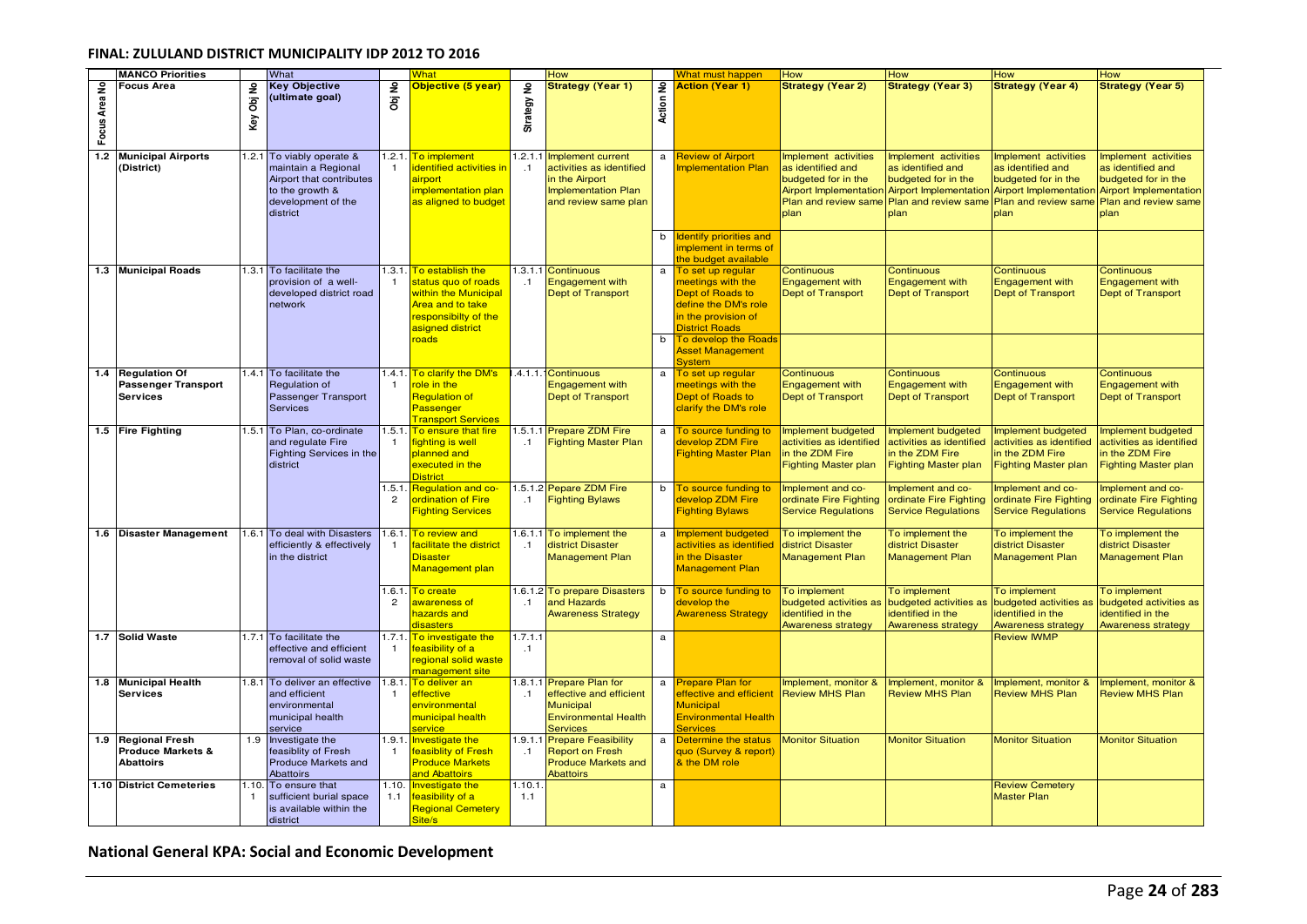|               | <b>MANCO Priorities</b>             |               | What                                                                                                 |                         | What                                                                                                                       |                       | How                                                                                                                               |              | <b>What must happen</b>                                                                                                                   | How                                                                                                                                  | <b>How</b>                                                                                                                           | How                                                                                                                                  | How                                                                                                                                  |
|---------------|-------------------------------------|---------------|------------------------------------------------------------------------------------------------------|-------------------------|----------------------------------------------------------------------------------------------------------------------------|-----------------------|-----------------------------------------------------------------------------------------------------------------------------------|--------------|-------------------------------------------------------------------------------------------------------------------------------------------|--------------------------------------------------------------------------------------------------------------------------------------|--------------------------------------------------------------------------------------------------------------------------------------|--------------------------------------------------------------------------------------------------------------------------------------|--------------------------------------------------------------------------------------------------------------------------------------|
| Focus Area No | Focus Area                          | ۽<br>g<br>Key | <b>Key Objective</b><br>(ultimate goal)                                                              | £<br>ā                  | Objective (5 year)                                                                                                         | £<br>Strategy         | <b>Strategy (Year 1)</b>                                                                                                          | 울<br>Action  | <b>Action (Year 1)</b>                                                                                                                    | <b>Strategy (Year 2)</b>                                                                                                             | <b>Strategy (Year 3)</b>                                                                                                             | <b>Strategy (Year 4)</b>                                                                                                             | <b>Strategy (Year 5)</b>                                                                                                             |
| 2.1           | <b>District Tourism</b>             |               | 2.1.2 To promote Zululand<br>tourism both internally<br>as well as externally                        |                         | 2.1.2. To create effective<br><b>Tourism structures</b><br>and have effective<br>nstitutional<br>arrangements in<br>place. | 2.1.2.1<br>$\cdot$ 1  | <b>Regulary review</b><br><b>Tourism section</b><br>resources                                                                     | $\mathbf a$  | <b>Review ZDM tourism</b><br>section (allocate<br>resources)                                                                              | <b>Regulary review</b><br><b>Tourism section</b><br>resources                                                                        | <b>Regulary review</b><br><b>Tourism section</b><br>resources                                                                        | <b>Regulary review</b><br><b>Tourism section</b><br>resources                                                                        | <b>Regulary review</b><br>Tourism section<br>resources                                                                               |
|               |                                     |               |                                                                                                      |                         |                                                                                                                            | $\cdot$ 2             | 2.1.2.1 Revive Tourism<br>Forum                                                                                                   | $\mathbf{a}$ | <b>Review ZDM tourism</b><br>structures and have<br>cheduled meetings.                                                                    | <b>Regular ZTF</b><br>meetings                                                                                                       | Regular ZTF<br>meetings                                                                                                              | Regular ZTF<br>meetings                                                                                                              | Regular ZTF<br>meetings                                                                                                              |
|               |                                     |               |                                                                                                      |                         |                                                                                                                            | .з                    | 2.1.2.1 Strengthen TKZN<br>nkages                                                                                                 | $\mathbf{a}$ | Liaze with TKZN on<br><b>ngoing basis</b>                                                                                                 | Liaze with TKZN on<br>ongoing basis                                                                                                  | Liaze with TKZN on<br>ongoing basis                                                                                                  | Liaze with TKZN on<br>ongoing basis                                                                                                  | Liaze with TKZN on<br>ongoing basis                                                                                                  |
|               |                                     |               |                                                                                                      |                         |                                                                                                                            | 2.1.2.1<br>$\cdot$ 4  | Review/update<br><b>Tourism Sector Plan</b>                                                                                       | a            | Annual workhshop to<br>update Tourism<br><b>Sector Plan</b>                                                                               | Annual workhshop to<br>update Tourism<br><b>Sector Plan</b>                                                                          | Annual workhshop to<br>update Tourism<br><b>Sector Plan</b>                                                                          | Annual workhshop to<br>update Tourism<br><b>Sector Plan</b>                                                                          | Annual workhshop to<br>update Tourism<br><b>Sector Plan</b>                                                                          |
|               |                                     |               |                                                                                                      |                         |                                                                                                                            | .5                    | 2.1.2.1 To update/maintain<br>the Zululand Tourism<br><b>Database</b>                                                             | a            | Capture new<br>developments and<br>delete closed down<br><b>ones</b>                                                                      | Capture new<br>developments and<br>delete closed down<br>ones                                                                        | Capture new<br>developments and<br>delete closed down<br>ones                                                                        | Capture new<br>developments and<br>delete closed down<br>ones                                                                        | Capture new<br>developments and<br>delete closed down<br>ones                                                                        |
|               |                                     |               |                                                                                                      | $\overline{2}$          | 2.1.2. <mark>To ensure tourists/</mark><br>potential tourists are<br>aware of our product                                  | .1                    | 2.1.2.2 To update/implement<br>themes/packages<br>website upgrading<br>brochure distribution                                      | $\mathbf a$  | Identify needs and do<br>presentations to<br>oleplayers and<br>mplement strategy                                                          | Identify needs and do<br>presentations to<br>roleplayers and<br>mplement strategy                                                    | Identify needs and do<br>presentations to<br>roleplayers and<br>implement strategy                                                   | Identify needs and do<br>presentations to<br>roleplayers and<br>implement strategy                                                   | Identify needs and do<br>presentations to<br>roleplayers and<br>implement strategy                                                   |
|               |                                     |               |                                                                                                      |                         |                                                                                                                            | $\cdot$ .2            | 2.1.2.2 To train and build<br>capacity                                                                                            | b            | To create awareness<br>and to buid capacity<br>on tourism in:<br>ocal communities<br><b>ousiness sector</b><br>schools, and<br>ouncillors | To create awareness<br>and to buid capacity<br>on tourism in:<br>local communities<br>business sector<br>schools, and<br>councillors | To create awareness<br>and to buid capacity<br>on tourism in:<br>local communities<br>business sector<br>schools, and<br>councillors | To create awareness<br>and to buid capacity<br>on tourism in:<br>local communities<br>business sector<br>schools, and<br>councillors | To create awareness<br>and to buid capacity<br>on tourism in:<br>local communities<br>business sector<br>schools, and<br>councillors |
|               |                                     |               |                                                                                                      | -3                      | 2.1.2. <mark>To make Zululand</mark><br>the favourite tourism<br><b>destination</b>                                        | $\cdot$ .1            | 2.1.2.3 Regularly update the<br><b>Zululand Tourism</b><br><b>Sector Plan</b>                                                     | $\mathbf{a}$ | <b>ZTF</b> to meet annually<br>o update plan and<br><b><u>ctions</u></b>                                                                  | ZTF to meet annually<br>to update plan and<br>actions                                                                                | ZTF to meet annually<br>to update plan and<br>actions                                                                                | ZTF to meet annually<br>to update plan and<br>actions                                                                                | ZTF to meet annually<br>to update plan and<br>actions                                                                                |
|               |                                     |               |                                                                                                      | 2.1.2.                  | <b>Safety and Signage</b>                                                                                                  | $\cdot$ 1             | 2.1.2.4 Identify needs and<br>implement                                                                                           | a            | dentify needs and<br>mplement on annual<br>lasis                                                                                          | Identify needs and<br>implement on annual<br>pasis                                                                                   | Identify needs and<br>implement on annual<br>pasis                                                                                   | Identify needs and<br>implement on annual<br>basis                                                                                   | Identify needs and<br>implement on annual<br>basis                                                                                   |
|               |                                     |               |                                                                                                      | 2.1.2.<br>-5            | <b>Tourism Routes</b>                                                                                                      | $\cdot$ 1             | 2.1.2.5 Develop/improve the<br>following tourism<br>routes<br><b>Battlefields Route</b><br><b>ZBR</b> (Birding Route)<br>Route 66 | a            | Regular meetings,<br>workshops and<br>actions                                                                                             | Regular meetings,<br>workshops and<br>actions                                                                                        | Regular meetings,<br>workshops and<br>actions                                                                                        | Regular meetings,<br>workshops and<br>actions                                                                                        | Regular meetings,<br>workshops and<br>actions                                                                                        |
|               | $2.2$ LED                           |               | 2.2.1 To improve the<br>economy of the district.<br>through the creation of<br>job opportunities and | 2.2.1.                  | To effectively<br>contribute & co-<br>ordinate LED in the<br><b>District</b>                                               | $\cdot$ .1            | 2.2.1.1 Review LED Plan                                                                                                           |              | a <b>Implement LED plan</b>                                                                                                               | Monitor & Review the<br><b>LED Plan</b>                                                                                              | Monitor & Review the<br><b>LED Plan</b>                                                                                              | Monitor & Review the<br><b>LED Plan</b>                                                                                              | Monitor & Review the<br><b>LED Plan</b>                                                                                              |
|               |                                     |               | additional economic<br>activities                                                                    | 2.2.1<br>$\overline{2}$ | . <mark>To create LED</mark><br>awareness in the<br><b>District</b>                                                        | $\cdot$ .1            | 2.2.1.2 Sensitize the<br>community about LED                                                                                      | $\mathbf{a}$ | <b>Awareness</b><br>campaigns                                                                                                             | <b>Building awareness</b>                                                                                                            | <b>Building awareness</b>                                                                                                            | <b>Building awareness</b>                                                                                                            | <b>Building awareness</b>                                                                                                            |
|               |                                     |               |                                                                                                      | 2.2.1                   | To apply for funding<br>for LED                                                                                            | $\cdot$ 1             | 2.2.1.3 Prioritization of<br>projects                                                                                             | $\mathbf a$  | <b>Business plans</b><br>produced & submitted                                                                                             | Prioritization of<br>projects                                                                                                        | Prioritization of<br>projects                                                                                                        | Prioritization of<br>projects                                                                                                        | Prioritization of<br>projects                                                                                                        |
|               | 2.3 HIV/AIDS                        |               | 2.3.1 To reduce the impact<br>of HIV/AIDS                                                            | 2.3.1<br>$\overline{1}$ | To create HIV/AIDS<br>awareness and<br>ducation                                                                            | $\cdot$ .1            | 2.3.1.1 Review HIV/Aids Plan                                                                                                      | $\mathbf{a}$ | <b>Implement &amp; Monitor</b>                                                                                                            | Review HIV/Aids Plan                                                                                                                 | Review HIV/Aids Plan                                                                                                                 | <b>Review HIV/Aids Plan</b>                                                                                                          | Review HIV/Aids Plan                                                                                                                 |
|               | 2.4 Youth And Gender                | 2.4.1         | To develop and<br>empower Youth,<br>Gender and people<br>living with Disability                      | 2.4.1<br>$\mathbf{1}$   | . <mark>To strategically plan</mark><br>development and<br>empowerment<br>initiatives for youth<br>and gender              | 2.4.1.1<br>$\cdot$ .1 | Regular review the<br>Youth, Gender and<br>People living with<br><b>Disabilities Plan</b>                                         | a            | <b>Implement &amp; Monitor</b>                                                                                                            | Regular reiview the<br>Plan                                                                                                          | Regular reiview the<br>Plan                                                                                                          | Regular reiview the<br>Plan                                                                                                          | Regular reiview the<br>Plan                                                                                                          |
|               | 2.5 Community<br><b>Development</b> | 2.5.1         | The social upliftment of 2.5.1<br>the communities in<br><b>ZDM</b>                                   |                         | To reduce poverty<br>by implementing<br><b>Community</b><br><b>Development</b><br><b>Projects</b>                          | $\cdot$ 1             | 2.5.1.1 To investigate new &<br>review existing social<br>upliftment programs                                                     | $\mathbf{a}$ | <b>Regular review &amp;</b><br>mplement social<br>upliftment programs                                                                     |                                                                                                                                      |                                                                                                                                      |                                                                                                                                      |                                                                                                                                      |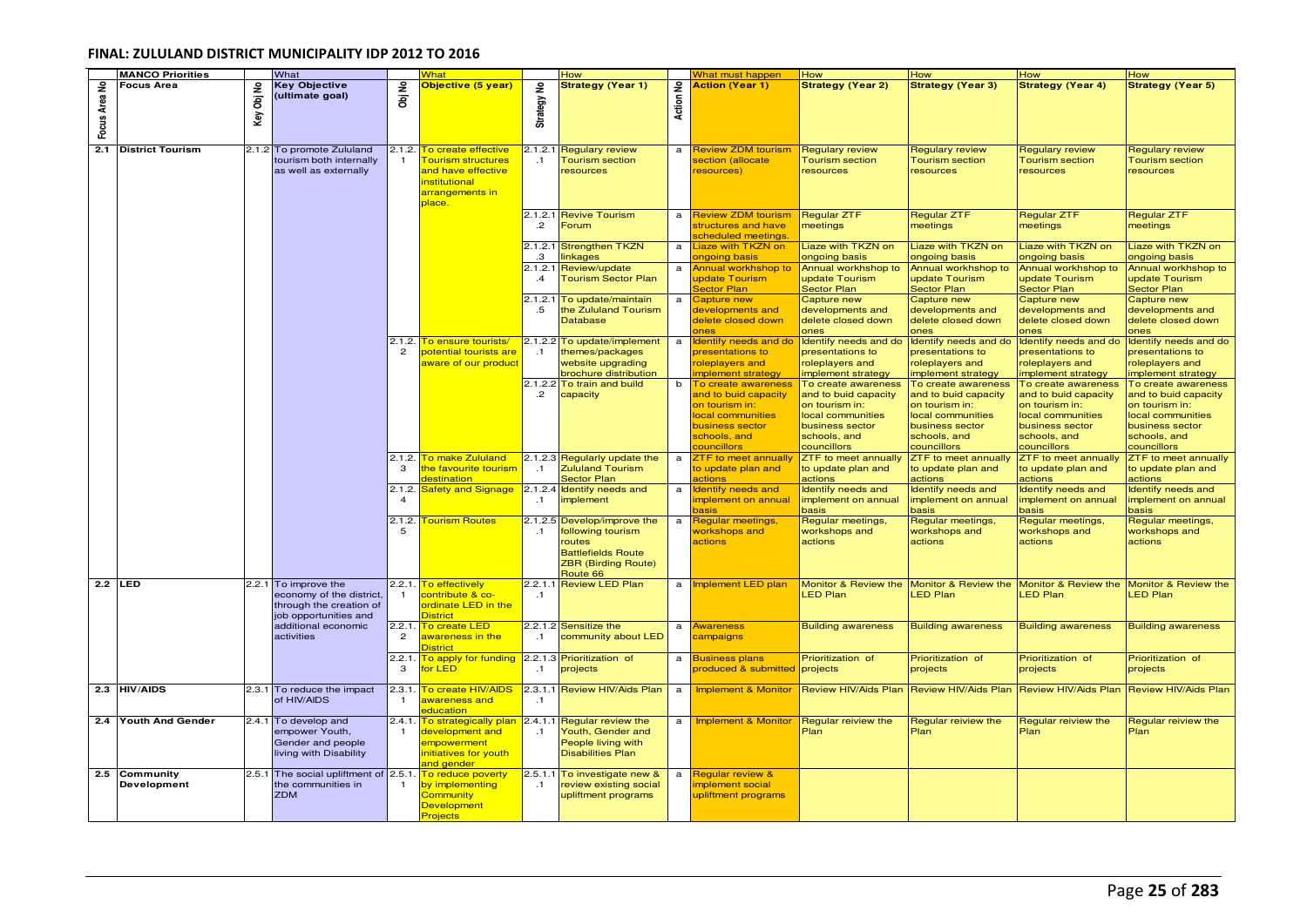## **National General KPA: Institutional Transformation**

| <b>MANCO Priorities</b>  |   | What                                                                               |        | What                     |  | <b>How</b>               | What must happen                                | <b>How</b>             | <b>How</b>                                                                                                       | <b>How</b>               | <b>How</b>               |
|--------------------------|---|------------------------------------------------------------------------------------|--------|--------------------------|--|--------------------------|-------------------------------------------------|------------------------|------------------------------------------------------------------------------------------------------------------|--------------------------|--------------------------|
| $\frac{9}{2}$ Focus Area | ۽ | <b>Key Objective</b><br>(ultimate goal)                                            | £<br>ā | Objective (5 year)<br>۽  |  | <b>Strategy (Year 1)</b> | 오 <mark>Action (Year 1)</mark>                  | Strategy (Year 2)      | <b>Strategy (Year 3)</b>                                                                                         | <b>Strategy (Year 4)</b> | <b>Strategy (Year 5)</b> |
| 3.1 Employment Equity    |   | $3.1.1$ To transform the                                                           |        | 3.1.1. To comply with    |  | $3.1.1.1$ To implement   | a <b>Prioritise activities for To implement</b> |                        | To implement                                                                                                     | To implement             | To implement             |
|                          |   | organisation to comply                                                             |        | <b>Employment Equity</b> |  | budgeted activities in   | <i>implementation</i>                           | budgeted activities in | budgeted activities in                                                                                           | budgeted activities in   | budgeted activities in   |
|                          |   | with the Employment                                                                |        | Legislation              |  | the Employment           |                                                 | the Employment         | the Employment                                                                                                   | the Employment           | the Employment           |
|                          |   | <b>Equity Act</b>                                                                  |        |                          |  | <b>Equity Plan</b>       |                                                 | <b>Equity Plan</b>     | <b>Equity Plan</b>                                                                                               | <b>Equity Plan</b>       | <b>Equity Plan</b>       |
| 3.2 Skills development & |   | 3.2.1 To develop capacity in 3.2.1. To comply with Skills 3.2.1.1 Review Workplace |        |                          |  |                          | a To source funding to                          | <b>To implement</b>    | <b>To implement</b>                                                                                              | To implement             | To implement             |
| capacity building        |   | the organisation for                                                               |        | <b>Development</b>       |  | <b>Skills Plan</b>       |                                                 |                        | review and implement budgeted activities as budgeted activities as budgeted activities as budgeted activities as |                          |                          |
|                          |   | effective service                                                                  |        | Legislation              |  |                          | a Workplace Skills                              | lidentified in the     | lidentified in the                                                                                               | <b>identified</b> in the | identified in the        |
|                          |   | delivery                                                                           |        |                          |  |                          | Plan                                            |                        | Workplace Skills Plan Workplace Skills Plan Workplace Skills Plan Workplace Skills Plan                          |                          |                          |
|                          |   |                                                                                    |        |                          |  |                          |                                                 |                        |                                                                                                                  |                          |                          |

# **National General KPA: Democracy and Governance**

|                    | <b>MANCO Priorities</b>                                                           |               | What                                                                                                             | What<br>How                |                                                                                                                                                                        |                         |                                                                                                                            | <b>What must happen</b>  | <b>How</b>                                                                           | <b>How</b>                                                                                                                                                    | <b>How</b>                                                                                                                                                                                                         | <b>How</b>                                                                   |                                                                                 |
|--------------------|-----------------------------------------------------------------------------------|---------------|------------------------------------------------------------------------------------------------------------------|----------------------------|------------------------------------------------------------------------------------------------------------------------------------------------------------------------|-------------------------|----------------------------------------------------------------------------------------------------------------------------|--------------------------|--------------------------------------------------------------------------------------|---------------------------------------------------------------------------------------------------------------------------------------------------------------|--------------------------------------------------------------------------------------------------------------------------------------------------------------------------------------------------------------------|------------------------------------------------------------------------------|---------------------------------------------------------------------------------|
| £<br>Area<br>Focus | <b>Focus Area</b>                                                                 | £<br>ā<br>Key | <b>Key Objective</b><br>(ultimate goal)                                                                          | £<br>$\overline{\epsilon}$ | Objective (5 year)                                                                                                                                                     | $\tilde{z}$<br>Strategy | <b>Strategy (Year 1)</b>                                                                                                   | $\overline{z}$<br>Action | <b>Action (Year 1)</b>                                                               | <b>Strategy (Year 2)</b>                                                                                                                                      | <b>Strategy (Year 3)</b>                                                                                                                                                                                           | <b>Strategy (Year 4)</b>                                                     | <b>Strategy (Year 5)</b>                                                        |
| 5.1                | <b>Compliance, Clean and 5.1.1</b> To promote good<br><b>Sound Administration</b> |               | governance,<br>accountability &<br>transparency                                                                  |                            | 5.1.1. Policies & bylaws                                                                                                                                               |                         | 5.1.1.1 Review and<br>implement current<br>policies and bylaws                                                             |                          | a <b>Develop and monitor</b><br>the implementation of<br>a compliance check<br>list. | Review and<br>implement current<br>policies and bylaws                                                                                                        | Review and<br>implement current<br>policies and bylaws                                                                                                                                                             | <b>Review and</b><br>implement current<br>policies and bylaws                | <b>Review and</b><br>implement current<br>policies and bylaws                   |
|                    |                                                                                   |               | 5.1.2 To manage risk to the<br>Municipality effectively<br>and efficiently                                       |                            | 5.1.2. To operate the<br>organisation at a<br>minimum risk level                                                                                                       | $\cdot$ 1               | 5.1.2.1 Review Municipal<br><b>Risk Register</b>                                                                           |                          | a Clear or mitigate<br><b>Municipal risks</b>                                        |                                                                                                                                                               |                                                                                                                                                                                                                    |                                                                              |                                                                                 |
|                    | 5.2 Integrated & Co-<br>ordinated Planning and<br><b>Development</b>              |               | 5.2.1 To continuously<br>promote integrated &<br>co-ordinated planning<br>and development<br>within the District |                            | 5.2.1.1 <sup>To</sup> promote<br>integrated<br>development<br>planning (including<br>the spatial reflection<br>thereof) in an<br>environmentally<br>responsible manner |                         | 5.2.1.1.1 Prepare 2012 to 2016<br><b>IDP</b> (Develop and<br>apply a district wide<br><b>IDP</b> framework,<br>review SDF) | a                        | <b>Identify areas for</b><br>review                                                  | Review 2012 to 2016<br><b>IDP</b> (Improve quality<br>of information e.g.<br>stats, sectoral<br>planning, ward based<br>planning, refine<br>structure of IDP) | <b>Review 2012 to 2016</b><br><b>IDP</b> (Increase efforts<br>to secure additional<br>financial resources for<br>service delivery,<br>establish monitoring<br>and evaluation<br>mechanism, project<br>integration) | <b>Review 2012 to 2016</b><br><b>IDP</b> (Improve project<br>implementation) | <b>Review 2012 to 2016</b><br><b>IDP</b> (Market IDP to<br>potential investors) |
|                    |                                                                                   |               |                                                                                                                  |                            |                                                                                                                                                                        |                         |                                                                                                                            | b                        | Implement IDP<br><b>Process Plan</b>                                                 |                                                                                                                                                               |                                                                                                                                                                                                                    |                                                                              |                                                                                 |
|                    |                                                                                   |               |                                                                                                                  |                            |                                                                                                                                                                        |                         | $5.2.1.1.4$ Review SDF.                                                                                                    |                          | a Appoint Service<br><b>Provider to review</b><br><b>SDF</b>                         | <b>Revise SDF taking</b><br>into consideration<br>statssa figrs,<br>community based<br>planning tool                                                          | <b>Establish monitoring</b><br>and evaluation of<br>projects                                                                                                                                                       | <b>Review SDF</b>                                                            | <b>Review SDF</b>                                                               |
|                    |                                                                                   |               |                                                                                                                  |                            |                                                                                                                                                                        |                         |                                                                                                                            |                          | b Identify areas for<br>review                                                       |                                                                                                                                                               |                                                                                                                                                                                                                    |                                                                              |                                                                                 |
|                    |                                                                                   |               |                                                                                                                  |                            |                                                                                                                                                                        | $5.2.1.1.\overline{3}$  |                                                                                                                            | a                        |                                                                                      | <b>Prepare EMF</b>                                                                                                                                            | Implement                                                                                                                                                                                                          |                                                                              |                                                                                 |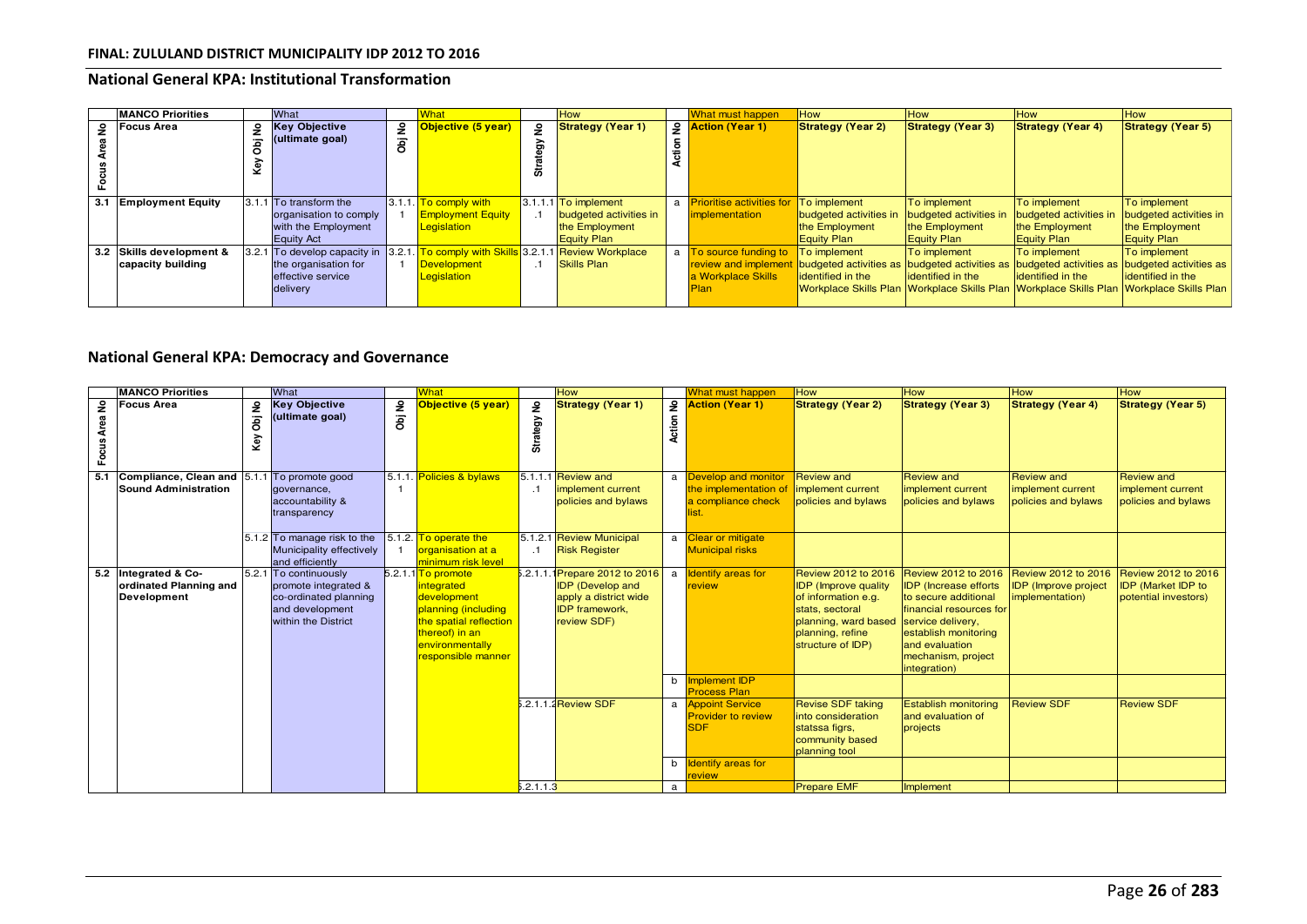# **National General KPA: Financial Management**

|               | <b>MANCO Priorities</b>                     |               | What                                             |                         | What                                                                                                              |                            | How                                                                                                                                            |                                  | Vhat must happen                                                                                                          | How                                                                                                                   | How                                                                                                                         | ⊣ow                                                                                                                          | How                                                                                                                   |
|---------------|---------------------------------------------|---------------|--------------------------------------------------|-------------------------|-------------------------------------------------------------------------------------------------------------------|----------------------------|------------------------------------------------------------------------------------------------------------------------------------------------|----------------------------------|---------------------------------------------------------------------------------------------------------------------------|-----------------------------------------------------------------------------------------------------------------------|-----------------------------------------------------------------------------------------------------------------------------|------------------------------------------------------------------------------------------------------------------------------|-----------------------------------------------------------------------------------------------------------------------|
| Focus Area No | Focus Area                                  | £<br>ā<br>Key | Key Objective<br>(ultimate goal)                 | 울<br>ā                  | Objective (5 year)                                                                                                | £<br>Strategy              | <b>Strategy (Year 1)</b>                                                                                                                       | 울<br>Action                      | <b>Action (Year 1)</b>                                                                                                    | <b>Strategy (Year 2)</b>                                                                                              | <b>Strategy (Year 3)</b>                                                                                                    | <b>Strategy (Year 4)</b>                                                                                                     | <b>Strategy (Year 5)</b>                                                                                              |
| 4.1           | <b>Sound Financial</b><br><b>Management</b> |               | 4.1.1 To promote good<br>financial practices     | 4.1.1.<br>-1            | To improve revenue<br>collection                                                                                  | 4.1.1.1<br>$\cdot$ 1       | Implement current<br>credit control and<br>debt collection policy<br>and bylaws & Review<br>same policy and<br>bylaws                          | $\mathbf{a}$                     | <b>Identify long</b><br>outstanding<br>onsumers and apply<br>estrictions                                                  | Implement current<br>credit control and<br>debt collection policy<br>and bylaws & Review<br>same policy and<br>oylaws | mplement current<br>credit control and<br>debt collection policy<br>and bylaws & Review<br>same policy and<br><b>bylaws</b> | Implement current<br>credit control and<br>debt collection policy<br>and bylaws & Review<br>same policy and<br><b>oylaws</b> | Implement current<br>credit control and<br>debt collection policy<br>and bylaws & Review<br>same policy and<br>bylaws |
|               |                                             |               |                                                  | 4.1.1<br>$\overline{2}$ | <mark>To produce accurate</mark><br>statements                                                                    | $\cdot$ 1                  | 4.1.1.2 Prepare a schedule of a<br>all reconciliations to<br>be performed                                                                      |                                  | <b>Reconcile accounts</b><br>on a monthly basis                                                                           | Review schedule of<br>reconciliatins and<br>monitor performance<br>of existing<br>econciliations                      | Review schedule of<br>econciliatins and<br>monitor performance<br>of existing<br>econciliations                             | Review schedule of<br>reconciliatins and<br>monitor performance<br>of existing<br>reconciliations                            | Review schedule of<br>reconciliatins and<br>monitor performance<br>of existing<br>reconciliations                     |
|               |                                             |               |                                                  | 4.1.1.<br>3             | To process<br><mark>payments in time</mark>                                                                       | $\cdot$ 1                  | 4.1.1.3 Develop an invoice<br>tracking system                                                                                                  | $\mathbf{a}$                     | Monitor payment of<br>nvoices on a monthly<br>asis                                                                        | Pay creditors in<br>accordance with the<br><b>Tacking system</b><br>deadlines                                         | Pay creditors in<br>accordance with the<br><b>Tacking system</b><br>deadlines                                               | Pay creditors in<br>accordance with the<br><b>Tacking system</b><br>deadlines                                                | Pay creditors in<br>accordance with the<br><b>Tacking system</b><br>deadlines                                         |
|               |                                             |               |                                                  | $\overline{4}$          | 4.1.1. To complete and<br>submit accurate<br>annual financial<br>statements within<br>he specified time<br>period | $\cdot$ 1                  | 4.1.1.4 Prepare a time<br>schedule of all<br>econciliations to be<br>performed to prepare<br>AFS timely (in<br>compliance with<br><b>MFMA)</b> | $\mathbf{a}$                     | Prepare accurate<br>nonthly management<br><b>accounts</b>                                                                 | Implement the AFS<br>preparation time<br>schedule                                                                     | <b>Implement the AFS</b><br>preparation time<br>schedule                                                                    | Implement the AFS<br>preparation time<br>schedule                                                                            | Implement the AFS<br>preparation time<br>schedule                                                                     |
|               |                                             |               |                                                  | 4.1.1.<br>5             | To complete a<br>budget within the<br>specified time period                                                       | $\cdot$ 1                  | 4.1.1.5 Develop a budget<br>time table in line with<br>the IDP Process Plan                                                                    | a                                | <b>Adhere to set dates</b><br>on the budget time<br>table                                                                 | Implement and review<br>the budget time table                                                                         | Implement and review<br>the budget time table                                                                               | Implement and review<br>the budget time table                                                                                | Implement and review<br>the budget time table                                                                         |
|               |                                             |               |                                                  | 6                       | 4.1.1. To have an effective<br><b>Auditing Function</b>                                                           | $\cdot$ 1<br>$\mathcal{P}$ | 4.1.1.6 Develop an internal<br>Audit plan<br>4.1.1.6 Develop a risk<br>egister<br>4.1.1.6 Ensure effective Audit                               | $\mathbf{a}$<br>$\mathbf a$<br>a | <b>Implement the Internal</b><br>udit Plan<br><b>Clear items identified</b><br>n the risk register<br>Monitor performance | Develop an internal<br>Audit plan<br>Develop a risk<br><u>register</u>                                                | Develop an internal<br>Audit plan<br>Develop a risk<br>register                                                             | Develop an internal<br>Audit plan<br>Develop a risk<br><b>register</b>                                                       | Develop an internal<br>Audit plan<br>Develop a risk<br><b>register</b>                                                |
|               |                                             |               |                                                  | $\overline{7}$          | 4.1.1. To develop a<br><mark>Financial Plan (i.e.</mark><br><b>Budget Process and</b><br>ime Table)               | .з                         | Committee function<br>4.1.1.7 Review and<br>mplement the current<br><b>Financial Plan</b>                                                      | $\mathbf a$                      | of Audit Committee<br><b>Allocate budget</b><br>according to IDP<br>priorities                                            | <b>Review and</b><br>implement the current<br><b>Financial Plan</b>                                                   | Review and<br>implement the current<br><b>Financial Plan</b>                                                                | <b>Review and</b><br>implement the current<br><b>Financial Plan</b>                                                          | <b>Review and</b><br>implement the current<br><b>Financial Plan</b>                                                   |
|               |                                             |               | 4.1.2 To be a financially<br>viable municipality | $\mathbf{1}$            | 4.1.2. To increase the cost<br>coverage ratio                                                                     | $\cdot$ 1                  | 4.1.2.1 Review and<br>implement the<br>investment policy                                                                                       | $\mathbf{a}$                     | Identify surplus cash,<br>which is not<br>immediately required<br>for investment                                          | <b>Review and</b><br>implement the<br>investment policy                                                               | <b>Review and</b><br>implement the<br>investment policy                                                                     | <b>Review and</b><br>implement the<br>investment policy                                                                      | <b>Review and</b><br>implement the<br>investment policy                                                               |
|               |                                             |               |                                                  |                         |                                                                                                                   | $\cdot$ .2                 | 4.1.2.1 Implement the SCM<br>policy to obtain cost<br>effective methods of<br>reducing fixed<br>operating expenditure                          | $\mathbf{a}$                     | <b>Identify cost effective</b><br>mechanisms for the<br>reduction of fixed<br>operating expenditure                       | Implement the SCM<br>policy to obtain cost<br>effective methods of<br>reducing fixed<br>operating expenditure         | mplement the SCM<br>policy to obtain cost<br>effective methods of<br>reducing fixed<br>operating expenditure                | Implement the SCM<br>policy to obtain cost<br>effective methods of<br>reducing fixed<br>operating expenditure                | Implement the SCM<br>policy to obtain cost<br>effective methods of<br>reducing fixed<br>operating expenditure         |
|               |                                             |               |                                                  | $\mathbf{2}$            | 4.1.2. To increase the debt<br>coverage ratio                                                                     | $\cdot$ 1                  | 4.1.2.2 To Increase the<br>revenue base of the<br>municipality                                                                                 | $\mathbf{a}$                     | <b>Identify new revenue</b><br><b>ources</b>                                                                              | To Increase the<br>revenue base of the<br>municipality                                                                | To Increase the<br>revenue base of the<br>municipality                                                                      | To Increase the<br>revenue base of the<br>municipality                                                                       | To Increase the<br>revenue base of the<br>municipality                                                                |
|               |                                             |               |                                                  | 4.1.2.                  | To provide sufficient<br>cash resources                                                                           | 4.1.2.3<br>$\cdot$ 1       | <b>Review and</b><br>mplement the current<br><b>SDBIP</b>                                                                                      | $\mathbf{a}$                     | <b>Adhere to planned</b><br>ash flows in terms of<br><b>SDBIP</b>                                                         | <b>Review and</b><br>implement the current<br><b>SDBIP</b>                                                            | <b>Review and</b><br>implement the current<br><b>SDBIP</b>                                                                  | <b>Review and</b><br>implement the current<br><b>SDBIP</b>                                                                   | <b>Review and</b><br>implement the current<br><b>SDBIP</b>                                                            |
|               |                                             |               |                                                  | 4.1.2.                  | To keep a minimum<br>cash balance to<br>pover average<br>nonthly expenditure                                      | $\cdot$ 1                  | 4.1.2.5 Maintenance of the<br>investment register on<br>a monthly basis                                                                        | $\mathbf{a}$                     | <b>Invest surplus funds</b><br>mmediately when<br>available                                                               | Maintenance of the<br>investment register on<br>a monthly basis                                                       | Maintenance of the<br>investment register or<br>a monthly basis                                                             | Maintenance of the<br>investment register or<br>a monthly basis                                                              | Maintenance of the<br>investment register on<br>a monthly basis                                                       |
|               |                                             |               |                                                  | 5                       | 4.1.2. To report timely and<br>accurately                                                                         | .1                         | 4.1.2.5 Development of a<br>reporting framework<br>and adherence to the<br><b>MFMA</b> reporting<br>checklist                                  | $\mathbf{a}$                     | <b>Monitor reporting</b><br>compliance by the<br>eporting officer on a<br>monthly basis                                   | Implementation of a<br>reporting framework<br>and adherence to the<br><b>MFMA</b> reporting<br>checklist              | Implementation of a<br>reporting framework<br>and adherence to the<br><b>MFMA</b> reporting<br>checklist                    | Implementation of a<br>reporting framework<br>and adherence to the<br><b>MFMA</b> reporting<br>checklist                     | Implementation of a<br>reporting framework<br>and adherence to the<br><b>MFMA</b> reporting<br>checklist              |
|               |                                             |               |                                                  | 4.1.2.<br>6             | <b>To align Capital</b><br><b>Programme and IDP</b>                                                               | $\cdot$ .1                 | 4.1.2.6 Review and<br>implement the current<br>financial plan                                                                                  | $\mathbf{a}$                     | To include in the<br>oudget items that are<br>in the IDP and its<br>sector plans.                                         | Review and<br>implement the current<br>financial plan                                                                 | Review and<br>implement the current<br>financial plan                                                                       | <b>Review and</b><br>implement the current<br>financial plan                                                                 | <b>Review and</b><br>implement the current<br>financial plan                                                          |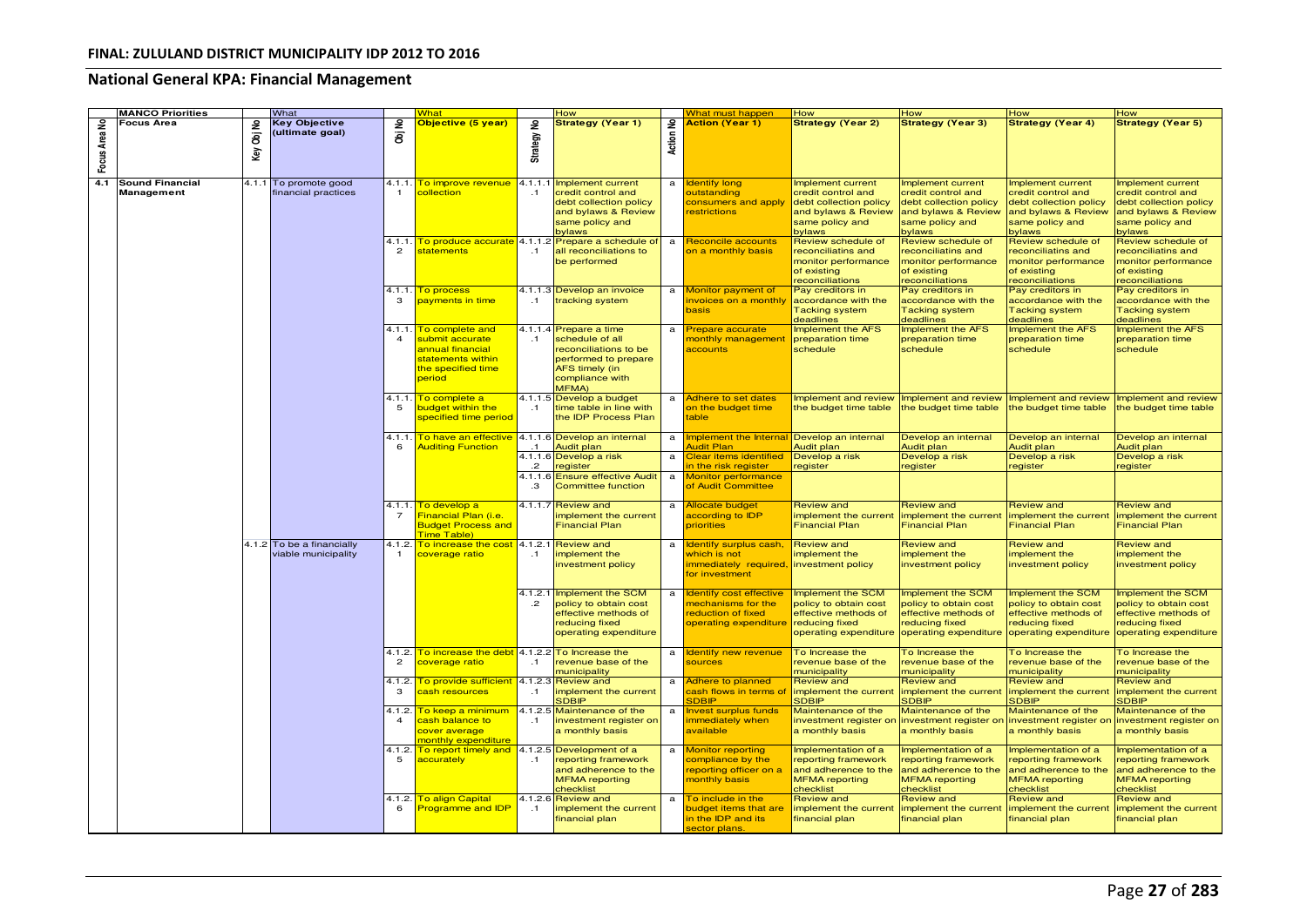### 6. LIST OF PROJECTS WITH BUDGETED FIGURES

Details of the planned **water** and **sanitation** related investment into the district is provided hereunder. As such, a summary table is provided indicating the extent of the capital requirements for water and sanitation provision in the ZDM:

| <b>WATER</b>                  | Capital<br>requirements |               |   | 2012/13       |     | 2013/14       |   | 2014/15       | 2015/2016       | 2016/2017   |     | >2017         |
|-------------------------------|-------------------------|---------------|---|---------------|-----|---------------|---|---------------|-----------------|-------------|-----|---------------|
| Regional bulk                 |                         | .744,257,962  |   | 261,833,460   | I B | 252,013,825   | R | 122,947,376 R | 141,194,771 R   | 105,133,211 | R   | 861,135,319   |
| Secondary bulk                |                         | .088.374.123  | R | 122,088,842   |     | 95,981,010 R  |   | 57,291,804 R  | 44,491,516 R    | 26,385,475  | R   | 742,135,476   |
| Reticulation                  |                         | 130,622,400   | R | 14,061,980    | I B | 13,741,600 R  |   | 5,743,680 R   | 3,829,120 R     | 2,613,220   | I R | 90,632,800    |
| <b>Total capital (new)</b>    |                         | 2,963,254,485 |   | 397,984,282 R |     | 361,736,435 R |   | 185,982,860 R | 189,515,407 R   | 134,131,906 |     | 1,693,903,595 |
| Regional bulk                 |                         | TBA           |   | ТВА           |     | TBA           |   | ТВА           | TBA             | ТВА         |     | TBA           |
| Secondary bulk                |                         | <b>TBA</b>    |   | <b>TBA</b>    |     | TBA           |   | <b>TBA</b>    | <b>TBA</b>      | ТВА         |     | <b>TBA</b>    |
| Reticulation                  |                         | ТВА           |   | TBA           |     | TBA           |   | ТВА           | TBA             | <b>TBA</b>  |     | <b>TBA</b>    |
| Total capital (refurbishment) |                         | TBA           |   | TBA           |     | <b>TBA</b>    |   | <b>TBA</b>    | <b>TBA</b>      | <b>TBA</b>  |     | <b>TBA</b>    |
| <b>Total capital</b>          |                         | 2,963,254,485 | R | 397,984,282 R |     | 361,736,435 R |   | 185,982,860 R | 189,515,407   R | 134,131,906 | R   | 1,693,903,595 |

# **Table 2: Capital Requirements for Water from 2012/13 to 2016/17**

*Source: WSDP 2012*

#### **Table 3: Capital Requirements for Sanitation from 2012/13 to 2016/17**

| <b>SANITATION</b>             | Capital<br>requirements |             |   | 2012/13        | 2013/14 |            |  | 2014/15    |    | 2015/2016  |    | 2016/2017        | >2017 |            |
|-------------------------------|-------------------------|-------------|---|----------------|---------|------------|--|------------|----|------------|----|------------------|-------|------------|
| <b>Bulk infrastructure</b>    |                         |             |   |                |         |            |  |            |    |            |    |                  |       |            |
| Reticulation                  |                         |             |   |                |         |            |  |            |    |            |    | -                |       |            |
| <b>VIP</b> toilets            |                         | 315,820,000 |   | 59,668,000     |         | 61.884.000 |  | 59,190,000 |    | 59,402,000 |    | 60,750,000       |       | 14.926.000 |
| Total capital (new)           | n                       | 315,820,000 | R | 59,668,000   R |         | 61,884,000 |  | 59,190,000 | -R | 59,402,000 | -R | $60,750,000$   R |       | 14,926,000 |
| <b>Bulk infrastructure</b>    |                         | TBA         |   | TBA            |         | TBA        |  | TBA        |    | TBA        |    | TBA              |       | TBA        |
| Reticulation                  |                         | <b>TBA</b>  |   | ТВА            |         | TBA        |  | TBA        |    | TBA        |    | <b>TBA</b>       |       | TBA        |
| <b>VIP</b> toilets            |                         | <b>TBA</b>  |   | TBA            |         | TBA        |  | <b>TBA</b> |    | TBA        |    | <b>TBA</b>       |       | TBA        |
| Total capital (refurbishment) |                         | <b>TBA</b>  |   | TBA            |         | TBA        |  | TBA        |    | <b>TBA</b> |    | <b>TBA</b>       |       | <b>TBA</b> |
| <b>Total capital</b>          |                         | 315,820,000 | R | 59,668,000     | I R     | 61,884,000 |  | 59,190,000 |    | 59,402,000 | B  | 60,750,000 R     |       | 14,926,000 |

*Source: WSDP 2012*